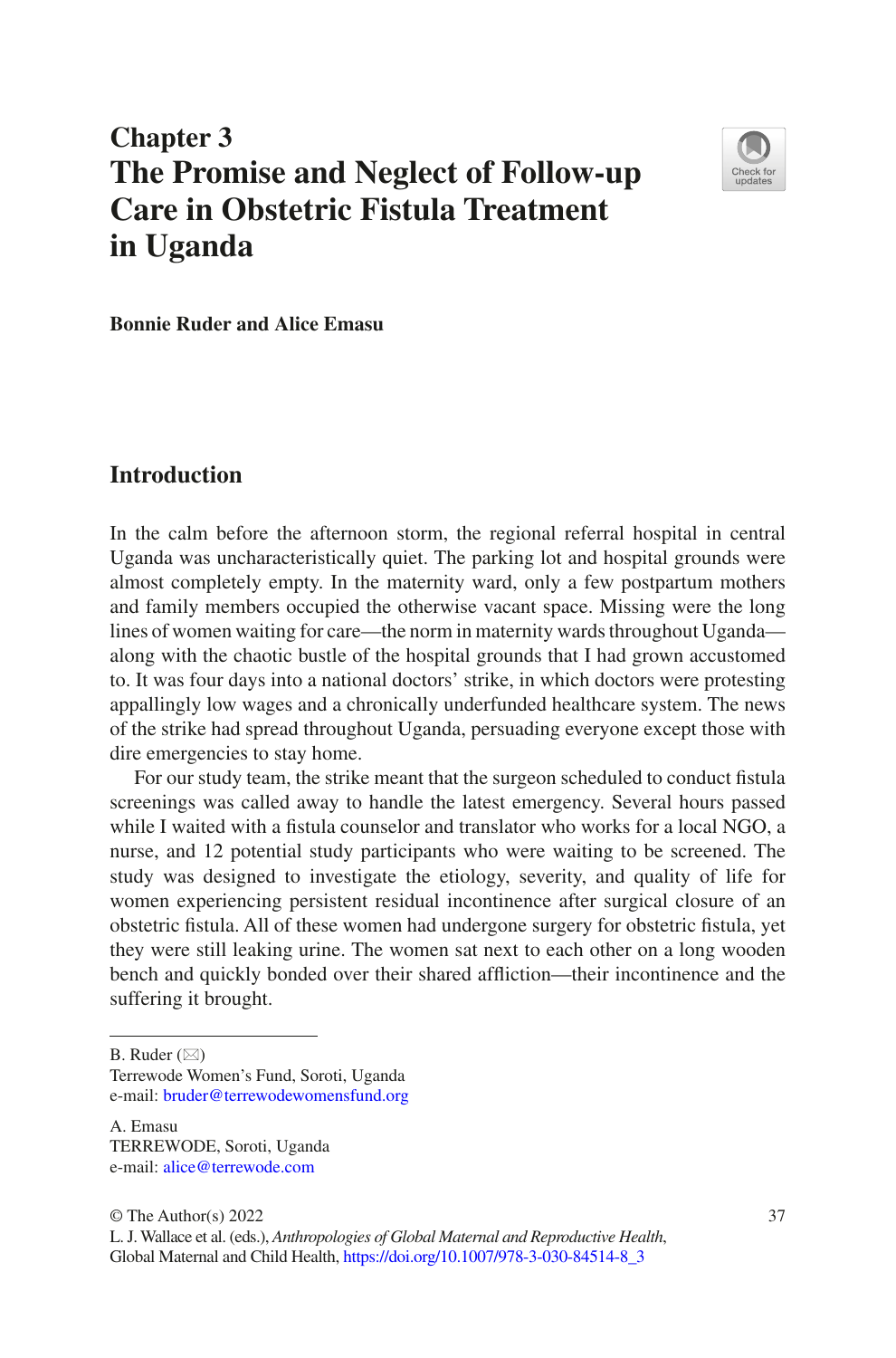Many hours later, the doctor appeared ready to screen the women. Fistula screening involves a relatively simple test in which a catheter is inserted into the urethra and the bladder is backflled with a blue dye that is used to diagnose vesico-vaginal fstulas and stress incontinence. Ten of the 12 women passed the screening; this meant their fstula was closed yet they were still leaking urine, thus they qualifed for participation in the study. The two women who did not qualify were informed that their fstulas were still open and that they may need another surgery to close their fstula. The counselor and surgeon met with each woman individually to explain their fndings and discuss treatment options. Of the ten women who qualifed for the study, several were initially dry upon discharge from their fstula surgery yet started to leak urine again days or months later. Other women started leaking immediately following surgery; however, this screening was the frst time a healthcare worker had explained that they were experiencing residual incontinence rather than a failed closure. In both circumstances, the women had either not received follow-up care or returned for follow-up but were still confused about their prospects for treatment. All of the women were clear, however, that they desperately wanted to be cured from the continuous leaking.

#### – *Fieldnotes, frst author, October 2017*

This chapter presents fndings from a community-led project with a Ugandan nongovernmental organization (NGO) that was designed to investigate both the clinical profle and qualitative experiences of women with post-repair incontinence. The chapter draws on ethnographic feldwork and narratives collected through open-ended interviews with fstula surgeons and women suffering from residual incontinence. Based on the emergent themes, we conducted a desk review of international and Ugandan fstula policies and guidelines, tracing fstula policy in Uganda to understand the current approach to follow-up care after fstula treatment. We discovered vague fstula policies, absent guidelines, and unfunded mandates, especially in relation to follow-up care. Ultimately, we argue that an inadequate treatment model that neglects follow-up care exists. We argue that this neglect can be traced to a donor-funded delivery model that fails to prioritize, or fund, follow-up care as an essential component of fstula treatment. As a result, poor outcomes are underreported and women who experience poor outcomes are largely erased from the fstula narrative. This erasure shapes treatment possibilities and research priorities, leaving out women still in need of additional treatment.

#### **Obstetric Fistula in Uganda**

International discussions about maternal health in low-income countries tend to focus on maternal deaths. However, these deaths are only the tip of the iceberg in terms of the health effects of the poor availability and quality of maternity services (Paxton & Wardlaw, [2011;](#page-17-0) Storeng et al., [2012](#page-18-0)). Closely entwined with maternal mortality and propelled by the same health system defciencies are maternal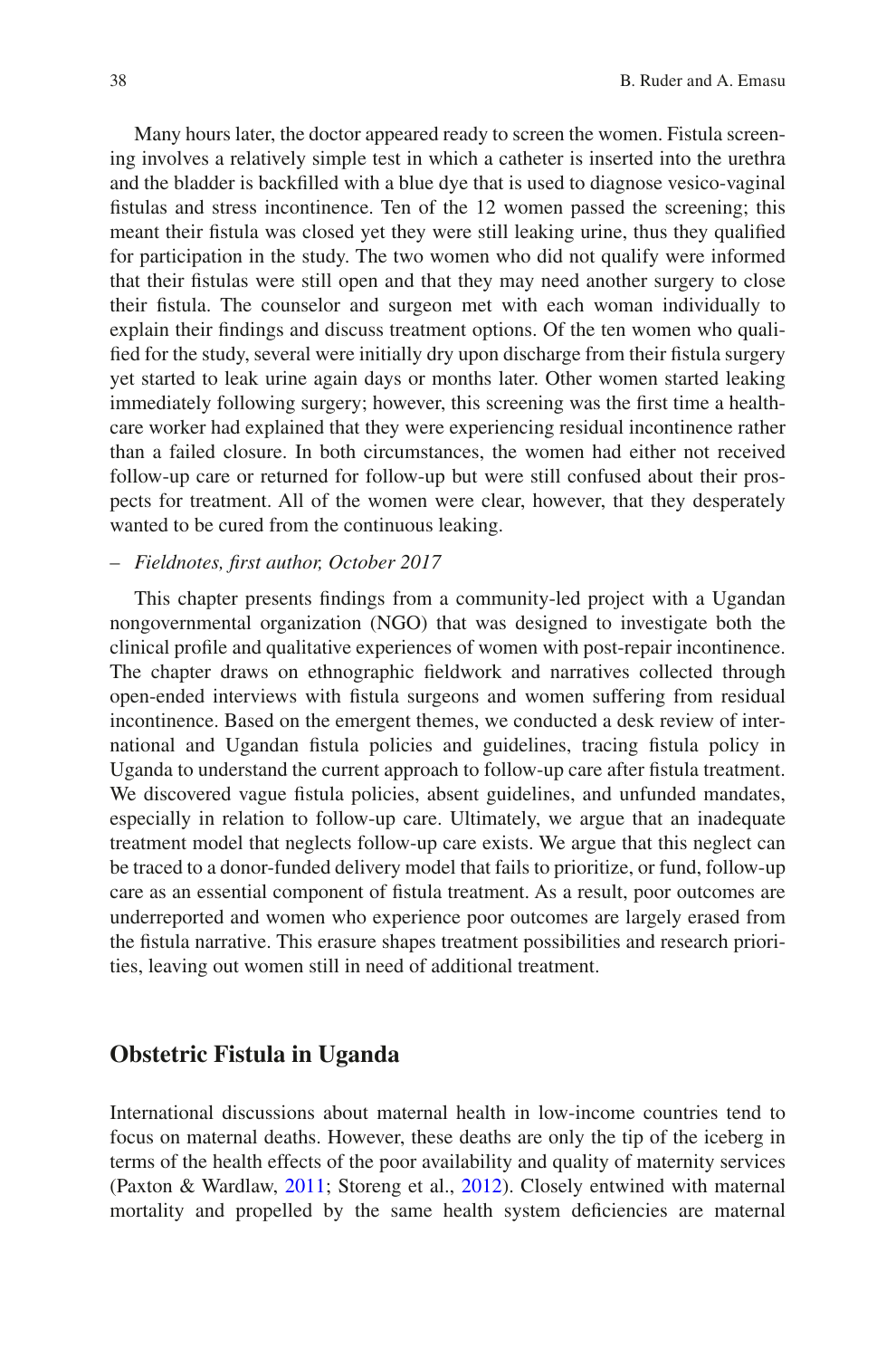morbidities, injuries women suffer during pregnancy, childbirth, or postpartum. Assumed to be directly or indirectly related to diffcult obstetric events, these morbidities/disabilities include conditions such as uterine prolapse, stress incontinence, hypertension, hemorrhoids, perineal tears, urinary tract infections, severe anemia, depression, fstula, and ectopic pregnancy (Koblinsky et al., [2012\)](#page-16-0). The World Health Organization (WHO) estimates that for every maternal death, 30–50% of women who survive suffer humiliating or disabling injuries (WHO, [2015\)](#page-18-1).

Beyond the acute impact of obstetric complications and the potential for future morbidities and disabilities, maternal morbidities have secondary consequences for women and their families. These consequences extend the meaning of loss beyond quantitative indicators such as the maternal mortality ratio or Disability-Adjusted Life Years (DALYs). For instance, studies from Burkina Faso tell of consequences that can span over several years and include catastrophic health expenditure, severe and persistent illness—including increased risk of all cause and pregnancy related death in the ensuing 4 years and mental health problems—stigmatization, violence, isolation and divorce, and loss of family stability and community status (Filippi et al., [2007](#page-16-1); Storeng et al., [2010\)](#page-17-1).

The most severe of maternal morbidities is an obstetric fistula. Obstetric fistula is a traumatic childbirth injury caused most often by prolonged, obstructed labor, due to either fetal malpresentation or more commonly, cephalo-pelvic disproportion—where the fetus's head is unable to ft through a woman's pelvis during labor. During the prolonged labor, the continuous pressure of the fetal head on the bladder or rectal tissues causes diminished blood fow. Eventually the tissue becomes necrotic and sloughs off, leaving a small hole, or fstula, between the woman's vaginal walls and the bladder and/or rectum. The result is uncontrollable leakage of urine and/or feces. In most cases of obstetric fstula, the fetus dies. The pressure exerted by the fetus during prolonged labor can also damage nearby organs and nerves. The multisystem injuries, described as the "obstructed labor injury complex," include renal failure, secondary infertility, foot drop from nerve injury, vagi-nal stenosis, and chronic skin maceration<sup>1</sup> (Arrowsmith et al., [1996](#page-15-0)).

The social and emotional consequences of living with fstula are also extreme, as the odor from continuous incontinence often leads to discrimination and social shaming from friends, family, and community members. Women with fstula commonly report feeling embarrassment, loneliness, worry, sadness, disappointment, and anger (Mselle et al., [2011;](#page-17-2) Pope et al., [2011;](#page-17-3) Weston et al., [2011](#page-18-2)). Women with fstula also report serious mental health issues, including severe depression and suicidal tendencies (Browning et al., [2007](#page-15-1); Khisa et al., [2017\)](#page-16-2). Divorce, separation, and marital discord are common (Ahmed & Holtz, [2007](#page-15-2); Barageine et al., [2015;](#page-15-3)

<span id="page-2-0"></span><sup>1</sup>Foot drop is caused from peroneal-nerve compression during labor and results in weakness or paralysis of the forefoot. Women with foot drop experience diffculty lifting their foot and thus have limited mobility. Chronic skin maceration is the breakdown of skin on the labia and inner thighs which occurs due to the prolonged exposure to moisture. Vaginal stenosis is the narrowing and loss of fexibility in the vagina, resulting in painful intercourse.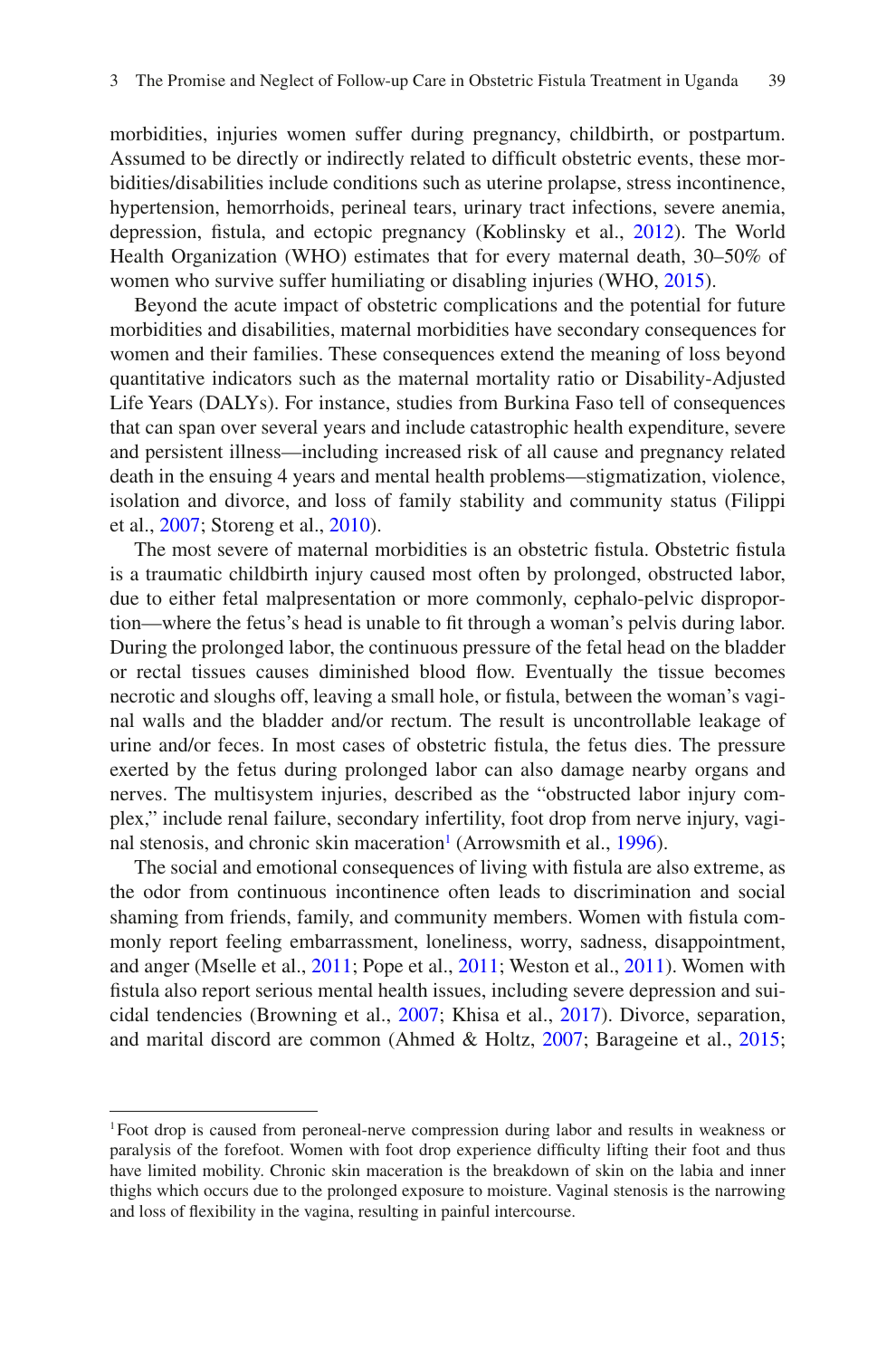Mwini-Nyaledzigbor et al., [2013](#page-17-4)), though not universal, experiences for women with fistula.

Today, obstetric fstulas are extremely rare in high-income countries. However, in low-resource countries with underfunded and poorly provisioned healthcare systems and limited access to quality emergency obstetric care, especially caesarean delivery, fstula remains a public health problem. The WHO ([2018\)](#page-18-3) estimates that in sub-Saharan Africa and Asia more than two million women live with untreated fstula, yet reliable prevalence data on obstetric fstula is unavailable. Prevalence of obstetric fstula is diffcult to determine in part because women are often reluctant to reveal their symptoms, and due to the fact that true prevalence can only be confrmed with clinical examination, rendering large community-based prevalence studies cost prohibitive.

The primary intervention for women with obstetric fstula is surgical treatment, with reported success rates between 80% and 97% (Barone et al., [2012](#page-15-4); Delamou et al., [2016;](#page-15-5) Ouedraogo et al., [2018\)](#page-17-5). Following treatment, women typically report improvements in their social life and relationships, income-earning opportunities, and overall quality of life (Drew et al., [2016;](#page-16-3) El Ayadi et al., [2019;](#page-16-4) Pope et al., [2011\)](#page-17-3).

However, access to fstula treatment in Uganda, similar to other low-resource countries with high fstula burdens, is severely limited. In Uganda, an estimated 114,000 women currently suffer from fstula with an additional 1,900 new cases annually (UBOS, [2018](#page-18-4)), yet due to the chronically underfunded and underprovisioned healthcare system, treatment capacity is only estimated at 1,670 cases per year (UBOS, [2018](#page-18-4)). Health facilities are plagued by a lack of infrastructure and equipment, essential drugs, and even basic supplies. Uganda also struggles with severe health worker shortages and an inadequate distribution of health workers, with the majority of health workers located in urban areas despite a predominantly rural population. Compounding this are the low wages––the major complaint during the national doctors' strike––poor morale, inadequate training, and low-staff competence, all of which result in poor quality of care, which recent studies have shown is even more pronounced in rural health facilities (Kruk et al., [2016](#page-16-5)).

In response to these healthcare deficiencies, Uganda turned to fistula surgical camps, which were initially promoted by international development agencies, including UNFPA, the African Medical and Research Foundation (AMREF), and the WHO, in Uganda and throughout sub-Saharan Africa as a short-term solution to deal with the huge backlog of patients while simultaneously building surgical capacity in countries most affected by obstetric fstula (Ramsey et al., [2007;](#page-17-6) Hancock & Collie, [2004](#page-16-6)). The two-week surgical camps are usually hosted at public hospitals and are offered several times a year at different locations throughout the country with either a foreign surgeon and/or one or more Ugandan surgeons. Promoted via radio announcements, it is common for 50 or more women to receive treatment during this two-week period, though sometimes many more women turn up, resulting in overcrowding, long surgical days that stress support staff at the hospital, and women being turned away when time or funding runs out (Ruder et al., [2018\)](#page-17-7). Routine treatment at referral hospitals has been introduced in Uganda, yet is still not available in most areas of the country.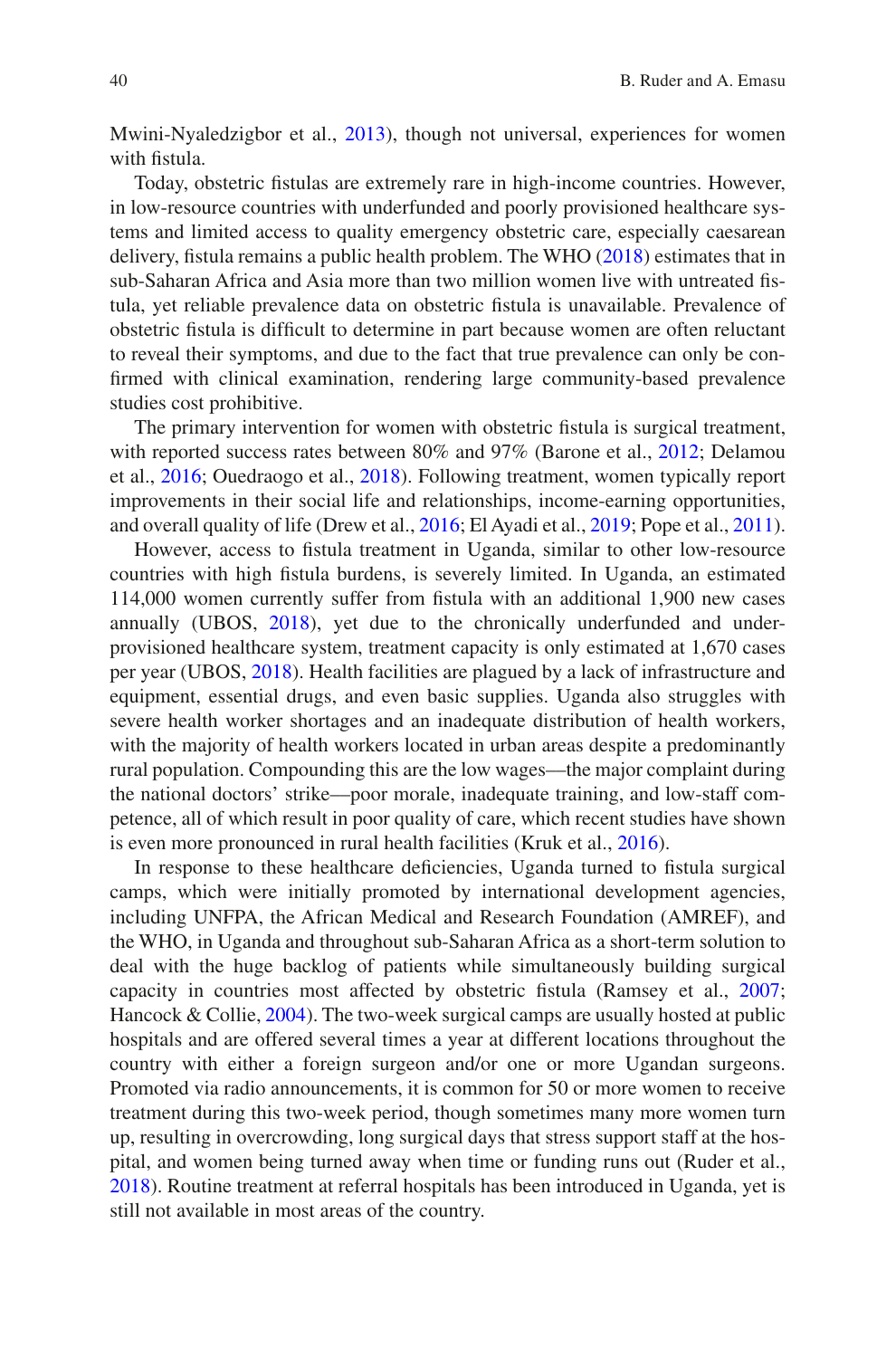While the majority of women who have undergone a successful surgical repair will remain continent, as many as  $16-55\%$  may experience residual incontinence post-fstula closure in the form of stress incontinence, urge incontinence, and increased urinary urgency and frequency (Murray et al., [2002;](#page-17-8) Wall et al., [2004\)](#page-18-5). Clinical studies have reported risk factors for developing residual incontinence, which include urethral involvement, reduction in the size of the bladder, the size and location of the fstula, and the extent and severity of vaginal scarring (Browning, [2006;](#page-15-6) Goh et al., [2008](#page-16-7)). Studies that describe women's experiences with residual incontinence reveal that they experience a lower quality of life, continued mental health concerns, stigma, and lower levels of social support than women who are successfully repaired (Browning, [2012](#page-15-7); Donnelly et al., [2015;](#page-15-8) El Ayadi et al., [2019;](#page-16-4) Pope et al., [2011;](#page-17-3) Wilson et al., [2016](#page-18-6)).

Despite calls for more research, residual incontinence remains an underexplored and poorly tracked outcome of fstula treatment. In a recent review of current challenges in the feld of obstetric fstula, Rane et al. [\(2020](#page-17-9)) cite residual incontinence as one of the most pressing problems—one that is not well understood and for which there are no clear treatment solutions. This is due in part to the fact that fistula outcomes and surgical success rates are based on a clinical assessment conventionally conducted at discharge, typically 14 days after the surgery. However, repair breakdowns and residual incontinence may occur up to six months or more after discharge, invalidating these results. Furthermore, for years, treatment success has been narrowly defned solely by the closure of the fstula defect. Thus, "success" rates may fail to provide an accurate account of whether the woman is actually dry following the surgery (versus closed fstula with residual incontinence), and they fail to capture long-term continence of the patient. Despite a call more than a decade ago for data on surgical outcomes based on both closure and continence, the literature on fstula surgery remains plagued by the absence of clear defnitions of "success" and "failure" following surgical treatment (Harrison et al., [2015](#page-16-8); Wall & Arrowsmith, [2007\)](#page-18-7).

Quality follow-up care for patients could provide a more accurate assessment of long-term continence results, yet the majority of fistula treatment programs lack a systematic follow-up protocol (Morren et al., [2016](#page-17-10)). Additionally, few studies document follow-up care post-surgery, which many argue is too expensive and impractical to be implemented given the local context—in which women often travel long distances from remote areas to receive treatment (Murray et al., [2002](#page-17-8); Lewis & De Bernis, [2006](#page-16-9)). While the number of studies reporting on long-term follow-up is growing, the vast majority report fstula outcomes upon hospital discharge. To our knowledge, this study is the frst to report both women's and surgeons' experiences with follow-up care, and to trace follow-up guidelines in fstula policy.

When speaking of policy, we draw on Gilson ([2012\)](#page-16-10) who notes that health policy refers to the formal written documents, rules and guidelines created to promote and improve health. Policy making is often described as a multistep process, two essential features of which are central here: (1) evaluation to assess effectiveness and any unforeseen outcomes; and (2) revision to make necessary adjustments to better achieve desired outcomes (Buse et al., [2005](#page-15-9)). This study reveals how these essential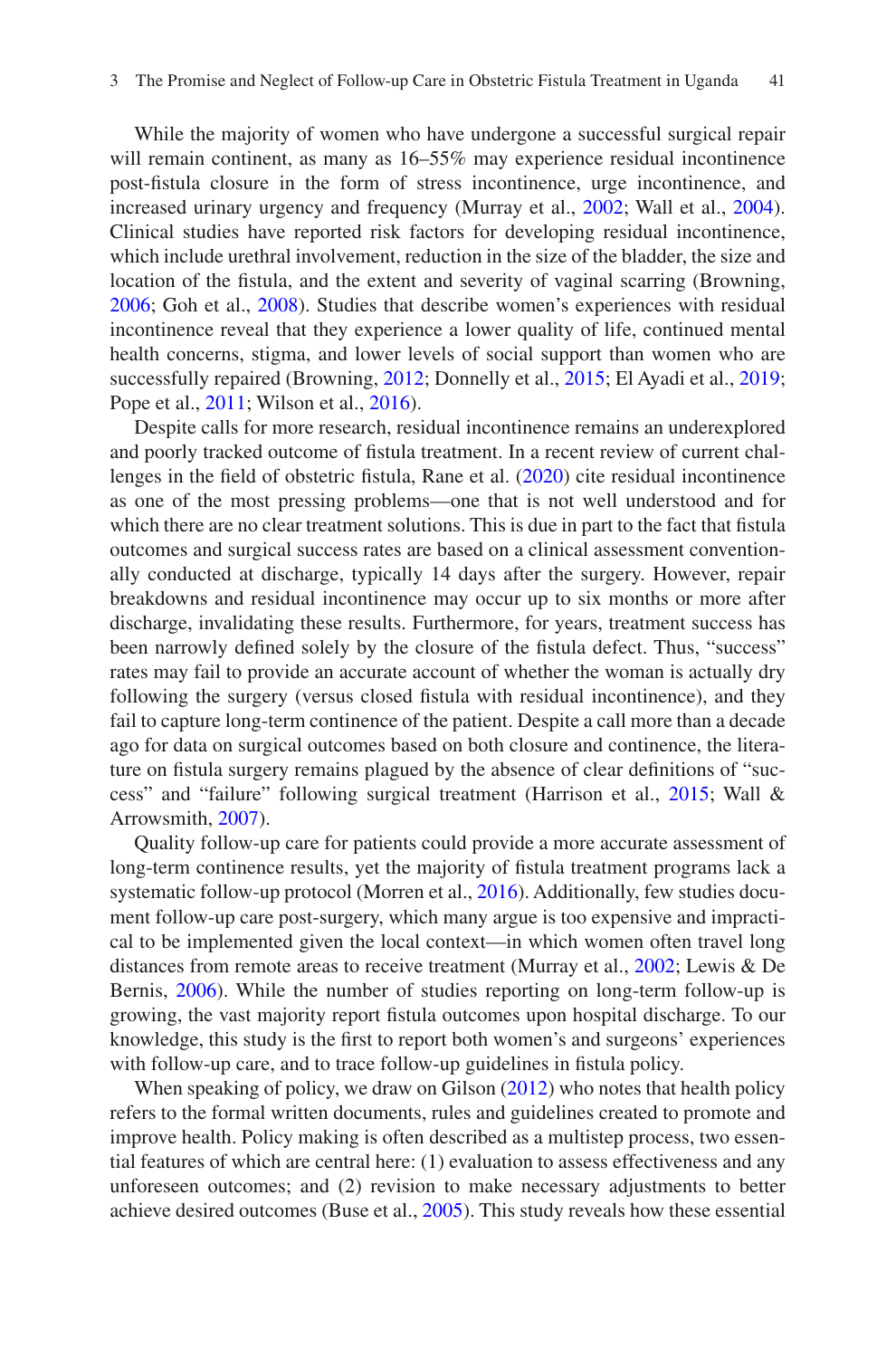steps are unattended to in fstula policy—to the detriment of women with residual incontinence.

#### **Methods**

This chapter draws on qualitative results from a community-led project with a Ugandan NGO that provides fstula treatment and reintegration services, including psychosocial counseling, safe motherhood and sexual health and reproductive rights education, and income generating skills training. This study was part of the frst author's larger dissertation study that utilized a mixed-method study design to investigate the experiences of women suffering from residual incontinence postfistula closure ( $n = 36$ ). We triangulated the findings with semi-structured, openended interviews with fstula surgeons—both Ugandan and international surgeons—who work or have worked in Uganda ( $n = 12$  $n = 12$ ).<sup>2</sup>

Participants were recruited using purposive sampling (Bernard, [2006](#page-15-10)). Data collection took place between October 2017 and September 2018 in eastern and central Uganda, regions chosen due to the high volume of fstula treatment and the established community presence of the Ugandan NGO we collaborated with. Semistructured interviews lasted an average of one hour and were conducted at the NGO's office or at a local conference room reserved for privacy. The first author, a medical anthropologist and midwife, conducted the interviews with the assistance of local female translators who are also trained fstula counselors, familiar with the sensitive nature of fstula. Interviews were conducted in the participant's native language, *Ateso*, *Kumam*, or *Lugandan*, and audio recorded with their permission, translated into English, and transcribed verbatim. Interviews with fstula surgeons lasted an average of one hour and were conducted in English at a location convenient to the surgeon or via Skype if the surgeon was out of the country.

In order to situate the emergent themes of the fndings, we conducted a desk review focused on the broader feld of obstetric fstula policy. We searched unpublished ("grey") literature (Google, organizational websites, Ugandan Ministry of Health (MoH) website). We were also able to locate hard copies of Ugandan MoH policy documents that are not available online, looking specifcally for policy guidelines for follow-up care post-fstula treatment.

Collectively, we also drew on participant observation from extensive feldwork on fstula research projects in Uganda, participation in Ugandan MoH and Fistula Technical Working Group (FTWG) meetings, and attendance at international global health and obstetric fstula conferences in order to situate fstula policy.

Transcripts were coded and sorted into emerging themes using Nvivo 12.2. Analysis was conducted using modifed grounded theory, an iterative method that requires a close interaction with the data in order to allow emic themes to emerge,

<span id="page-5-0"></span><sup>&</sup>lt;sup>2</sup> In order to respect confidentially, no identifying details on the surgeons are provided.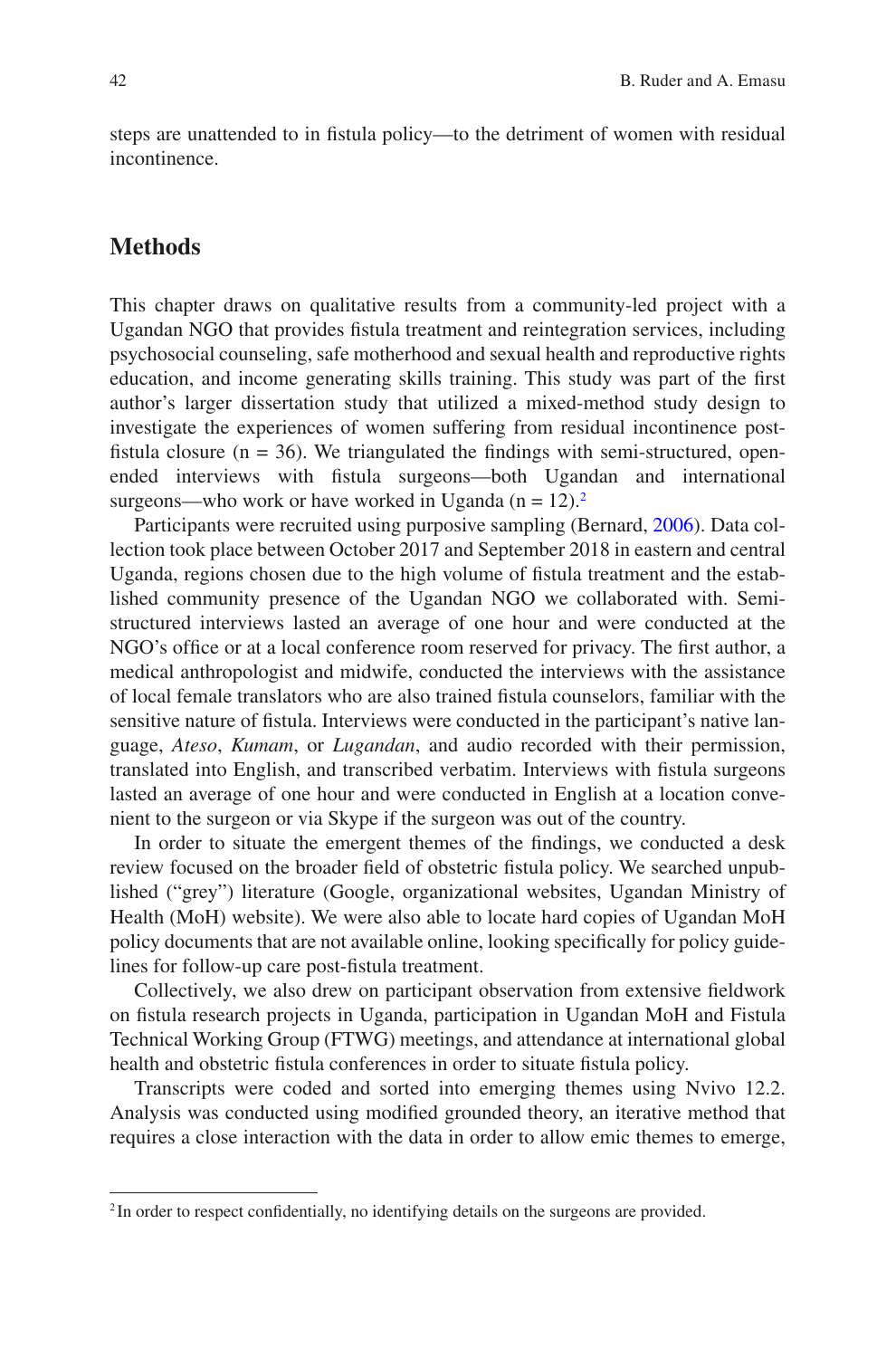followed by theoretical construction based on the emergent themes (Charmaz, [2006\)](#page-15-11). Informed consent was obtained from all participants who enrolled in the study, with signature or thumbprint. The study protocol was approved by the Institutional Review Board at Oregon Health Sciences University, Oregon State University, Makerere University College of Health Sciences, and the Uganda National Council for Science and Technology.

## **Obstetric Fistula Emerges as an International Priority**

Once virtually unknown, obstetric fstula emerged as an international priority in the early 2000s, following two decades of focus on maternal mortality and safe motherhood. The United Nations Population Fund (UNFPA) was the frst to champion the cause on the international stage with their "Campaign to End Fistula" in 2003. They drew in dozens of partners to the campaign, including large funders such as the Gates Foundation, corporate sponsors such as Virgin Atlantic, and celebrity spokespersons such as British-American singer-songwriter Natalie Imbruglia (UNFPA, [2008](#page-18-8)).

In the early years, the campaign worked with countries to produce baseline needs assessments, and then offered fnancial and technical assistance to ministries of health to create new national guidelines and strategies to tackle fstula, and to establish national technical working groups (UNFPA & EngenderHealth, [2003](#page-18-9); UNFPA, [2008\)](#page-18-8). UNFPA continues to promote and raise funds for the campaign, including serving as the secretariat of the International Fistula Working Group, which coordinates global efforts to eliminate fstula (UNFPA, [2008](#page-18-8)). The Campaign to End Fistula has led to numerous UN resolutions on supporting efforts to end obstetric fstula (2007, 2010, and 2012) and resolutions on the intensifcation of efforts to end obstetric fistula (2014, 2016, 2018  $& 2020$ ) including the development of a global road map within a decade (UN, [2018](#page-18-10)). Their goal is to end fistula by 2030 (Anastasi et al., [2017](#page-15-12)).

## **Fistula Policy in Uganda**

Obstetric fstula policy has been determined in large part over the years by international development agencies and funding organizations, such as international nongovernmental organizations (INGOs). These agencies and organizations have provided millions of dollars in resources and focused international attention on the issue of obstetric fstula. In many cases, they have provided the only funding for fstula treatment in low-resource countries. These organizations have thus played a critical role in assisting national ministries of health in formulating individual country-level policies regarding fstula treatment.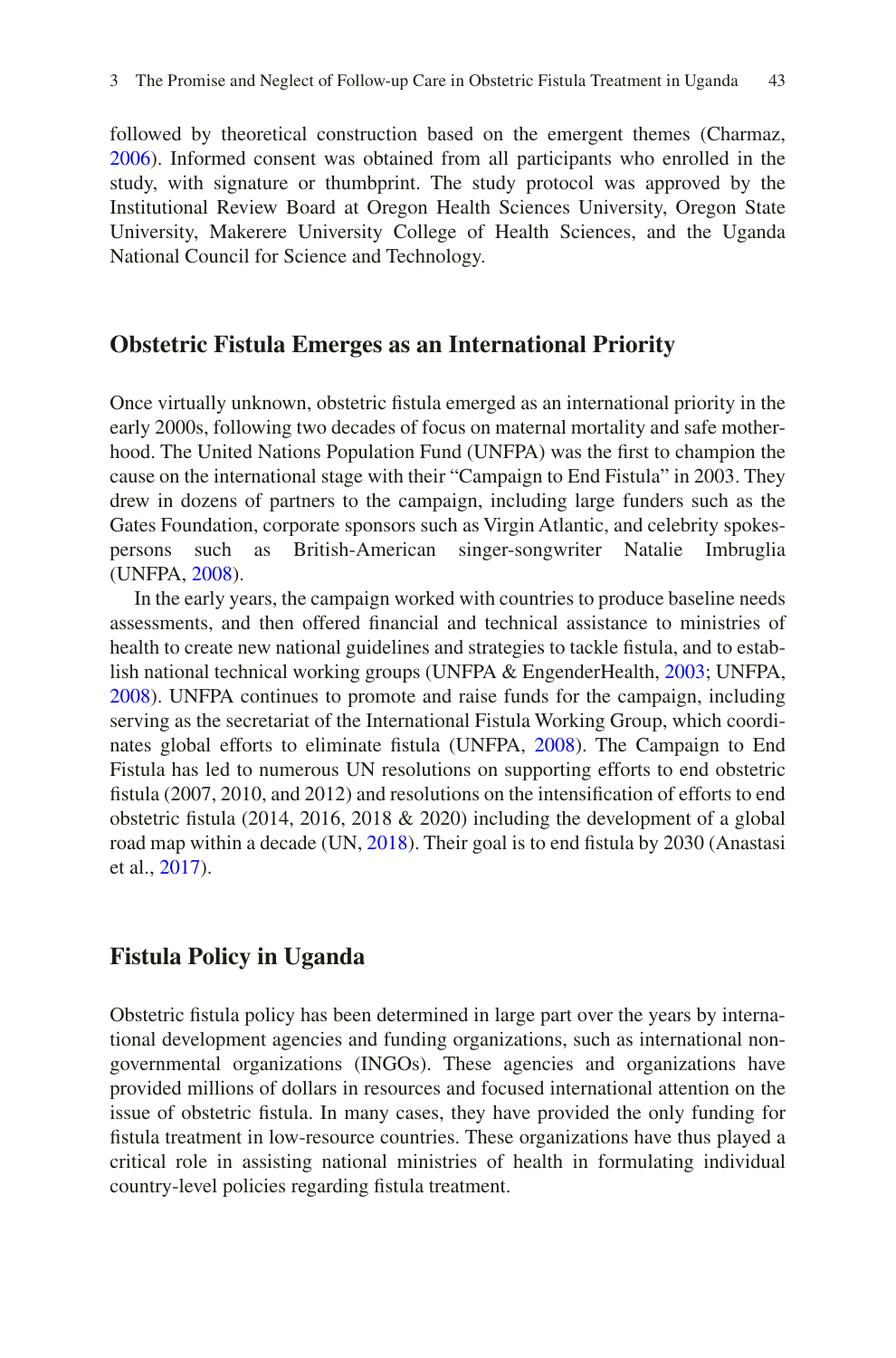This is certainly the case in Uganda, where for years international development agencies have worked alongside the Ugandan MoH to formulate a national fstula policy. While fstula treatment started in Uganda in the 1990s with a few dedicated international surgeons providing fstula surgery and training Ugandan surgeons, it was not until the 2000s that Uganda began to formulate fstula guidelines. Uganda was included in UNFPA's initial nine country fstula assessment, conducted in 2002, the year prior to the UNFPA kick-off of their Campaign to End Fistula (UNFPA & EngenderHealth, [2003](#page-18-9)). Also in 2002, with funding and assistance from the UNFPA, the Ugandan MoH founded the Fistula Technical Working Group (FTWG). The FTWG is made up of a diverse group of stakeholders including MoH representatives, Ugandan fstula surgeons, international development partners such as UNFPA, the African Medical and Research Foundation (AMREF), EngenderHealth, and the WHO, and Ugandan civil society and NGOs (Creanga et al., [2008](#page-15-13)). The purpose of the FTWG is to coordinate fstula stakeholder activities and integrate fstula services into the maternal healthcare system. Before the group was established, there was no national oversight or coordination for fstula prevention and treatment in Uganda. The group has been instrumental in creating Uganda's fstula policies, such as the *Minimum Package for Conducting Fistula Camps* (Ministry of Health, [2014](#page-17-11)) and the *National Obstetric Fistula Strategy* (Ministry of Health, [2011](#page-17-12)).

Aside from establishing standards, guidelines, and protocols to guide the provision of fstula services and "integrating fstula services into the Ugandan health system" the group reports its achievements as "building an information base for obstetric fstula, to better plan for and manage prevention, treatment, and reintegration services," which includes increasing the number of fstula questions on the Ugandan Demographic and Health Survey (a nationally representative household survey conducted every 5 years) from one to three, and beginning the process of integrating key fstula indicators into routine administrative data so that health facilities can regularly report on fstula cases (Fistula Care, [2013](#page-16-11), p. 2). However, the group is plagued by a lack of resources and insuffcient implementation support from the MoH, and despite their achievements, fstula strategies in Uganda remain poorly implemented and disjointed with specifc defcits in "data systems, capacity building, clinical standards, and support by partners" (Ministry of Health, [2011](#page-17-12), p. 7).

#### **In Search of Follow-up Protocols**

Surprisingly, an exhaustive search for follow-up care protocols revealed that followup care is rarely mentioned in international or Ugandan guidelines. In fact, according to the WHO, "once healed, [women] return to far-off villages in remote regions making follow-up impossible" (Lewis & De Bernis, [2006,](#page-16-9) p. 71). When follow-up care is included, instructions are often vague, such as in "*The prevention and management of obstetric fstula: A curriculum for nurses and midwives*," which states that follow-up appointments should occur within 3 months and that nurses and midwives are to "*ensure* that the client has the necessary means and transportation to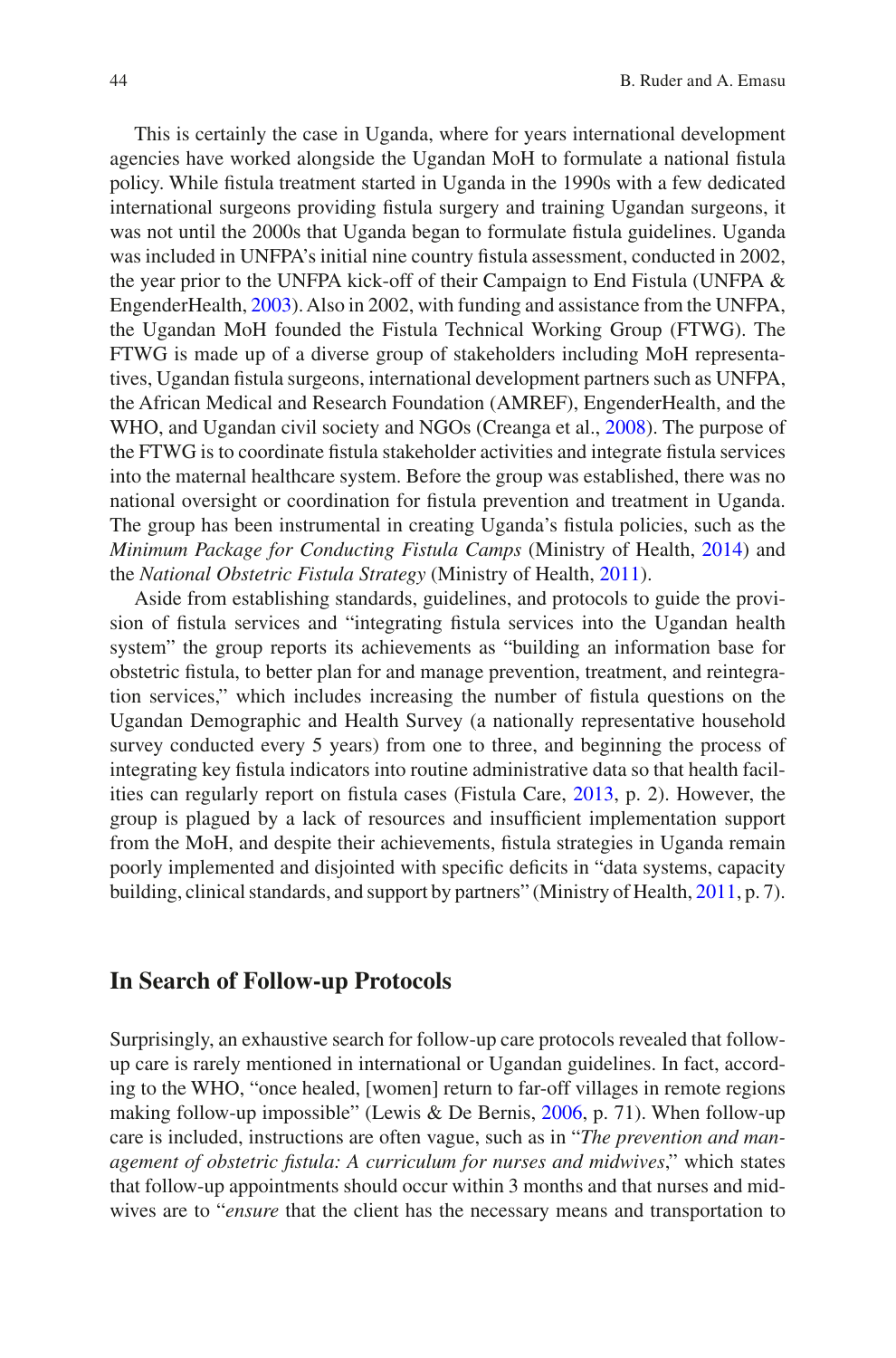come back for the visit" (emphasis added) (ECSA-HC, [2012,](#page-16-12) p. 220). Exactly how nurses and midwives are to "ensure" this unfunded mandate is not discussed.

In Uganda's national guidelines, follow-up care often falls under reintegration rather than clinical protocols and is relegated to NGOs and community organizations. For example, *Uganda's Minimum Package for Conducting Fistula Camps* [\(2014](#page-17-11)) states "NGOs can follow-up the patients at home at one, three and six months and one year after her return to her village" (p. 13). In *Uganda's National Training Guidelines* [\(2012b](#page-17-13)) the responsibility for follow-up care is shifted to village health teams, counselors, and community representatives. No mention of reporting or referral mechanisms for follow-up care is made. As further evidence of the absence, the MoH *Fistula Reporting Data Forms* (2012), developed with development partners EngenderHealth, UNFPA, and AMREF, fail to include follow-up care or outcomes among the reportable data felds.

Even a relatively recent report from Fistula Care and EngenderHealth ([2013,](#page-16-11) p. 5), which celebrated Ugandan achievements and expected progress, and stated: "Health care providers must follow consistent approaches for prevention and treatment that are grounded in current medical knowledge and evidence," failed to include follow-up care in their guidelines and protocols, despite outlining service standards and the importance of quality of care.

The lack of specifcity around follow-up care in international and national guidelines comes despite the fact that the International Federation of Gynecologists and Obstetricians (FIGO) *Global Competency-Based Fistula Surgery Training Manual* from 2011 included specifc competencies on follow-up care (FIGO, [2011\)](#page-16-13). Likewise, the UN began calling for "careful" follow-up by December 2012, and has continued to do so in every subsequent declaration on obstetric fstula, including the 2016 resolution which stated: "governments of countries affected by fstula should designate obstetric fstula as a nationally notifable condition, triggering immediate reporting, tracking and follow-up" (UN, [2016,](#page-18-11) p. 11).

We have observed that the lack of attention to follow-up care in policy documents is also refected in conference proceedings and meetings. For instance, the biannual International Conference of Obstetric Fistula Surgeons, which began in 2007, has yet to highlight the issue. One notable exception was during the 2014 conference in Kampala, Uganda when a well-respected surgeon took the foor to express his concerns about the lack of follow-up care and demanded to know "Who is paying for follow-up?" (October 2014, feldnotes, frst author). Similarly, at national meetings in Uganda, such as FTWG meetings, follow-up is seldom prioritized, even when guidelines and quality of care strategies are discussed. In the following sections, we share the results from semi-structured, open-ended interviews with women suffering from residual incontinence post-fistula closure and fistula surgeons.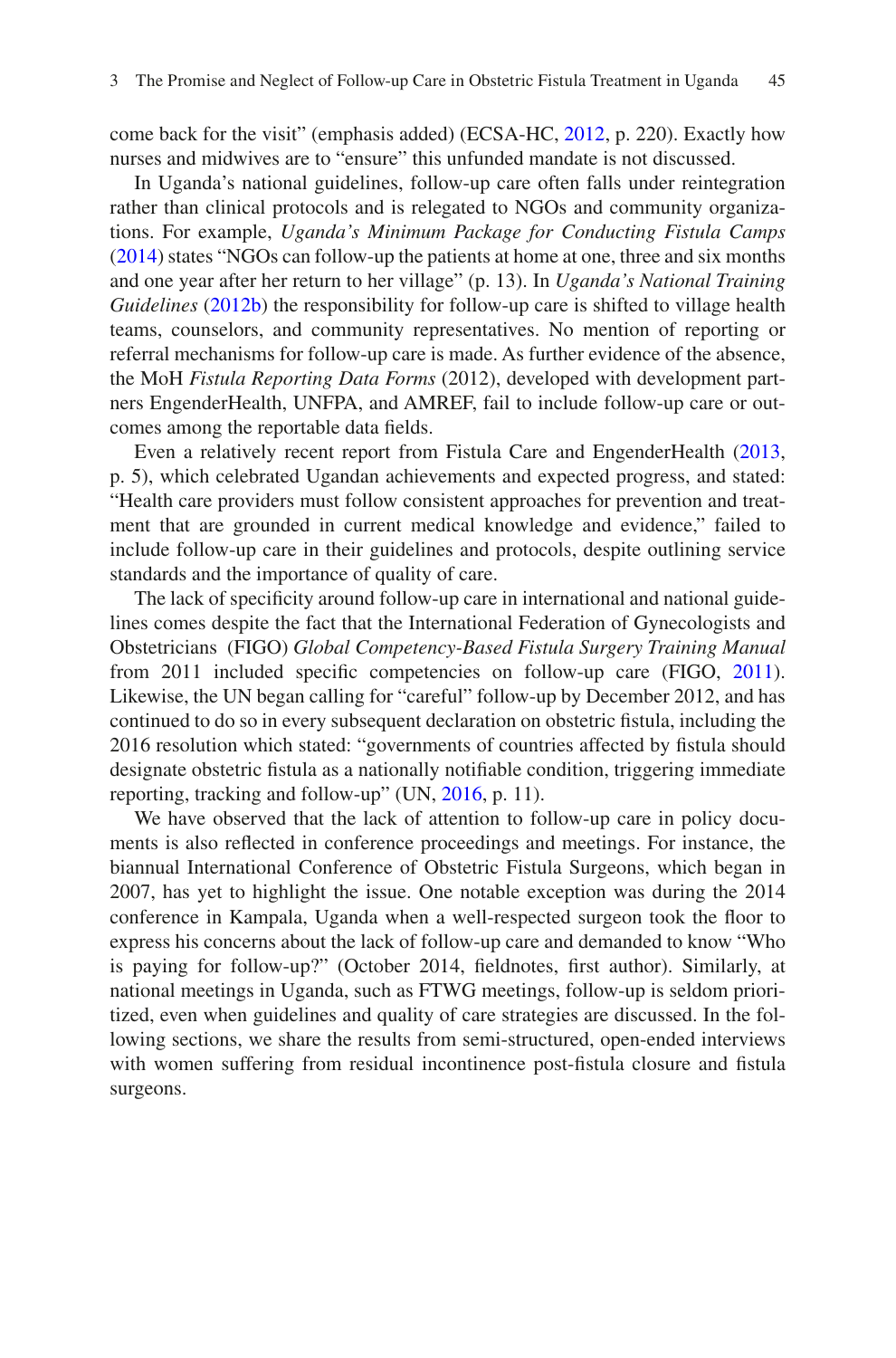## **Women's Experiences with Fistula Follow-up Care**

This study offers a unique understanding of barriers to follow-up care because the women in our study were still leaking after their surgery and thus, were especially motivated to attend follow-up appointments. Women often returned multiple times for follow-up care and the majority, 83%, eventually received additional surgery. This corresponds with other studies on residual incontinence. For example, Browning and Menber [\(2008](#page-15-14)) found that women with residual incontinence symptoms were twice as likely to return for follow-up than women free of symptoms. At frst glance, the high rate of follow-up in this study appears to be a success; however, the in-depth interviews present a more troubling picture of women's experience with follow-up care, which is closely tied with their experience of receiving an unclear diagnosis.

#### *Unclear Diagnosis*

The majority of the women who participated in this study were unaware that their fistula was actually closed and still spoke of themselves as having a fistula, as seen in the opening vignette. Here a 45-year-old woman who had eight prior surgeries explains, "When I was discharged on my last treatment, the doctors did not tell me that all my fstulas had been closed. Instead, I only knew it yesterday, when I was screened at the hospital."

Another woman who has had a total of fve surgeries shared,

The last surgery, the doctors did not tell me anything about why I was still leaking. In fact, I was so disappointed. Because after leaving [the regional hospital] and going to Mulago [the national referral hospital], I was thinking that I would come back when I was dry. I got so traumatised. Then after that, they even didn't tell me what I should do*.*

This fnding corroborates our previous research fndings, which show that women receive minimal information from medical personnel about their initial diagnosis of fstula (Ruder et al., [2018](#page-17-7)). The lack of clarity regarding their diagnosis was also a source of distress for the women in this study, and most reported that they were not given medical advice specifc to residual incontinence. Very few women understood their fstula was closed and that the cause of the leaking was residual incontinence. Instead of clear medical advice and a diagnosis, the majority were told that maybe something could be done for them in the future; they should go home and wait for an announcement for another camp. This poor understanding of their medical condition led women to repeatedly seek out both follow-up care and additional treatment.

Surgeons who participated in this study did take the time to explain the cause of the incontinence, using hand gestures and easy-to-understand descriptions such as "the fstula is closed, but the 'brakes' which hold in your urine have been damaged and are not working correctly." Women quickly understood this diagnosis was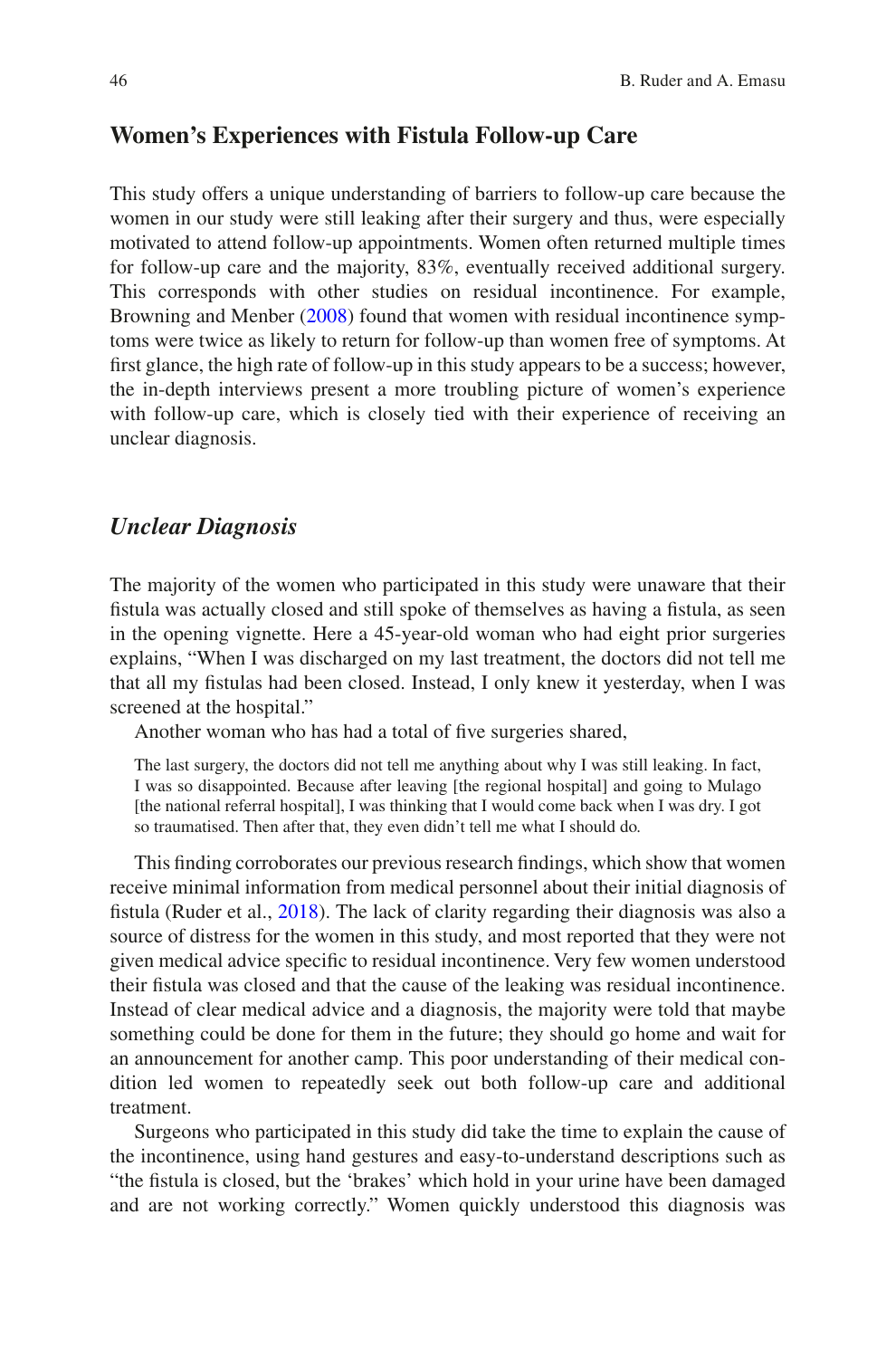different from a failed fstula repair. This simple explanation seemed to alleviate much of the suffering that resulted from the uncertainty they reported after repeated surgeries without improvement, as this woman shared after her screening: "I'm glad the doctor told me I don't have a hole, it's now the brakes, the muscles that are weak."

#### *Barriers to Follow-up*

Both women participants and surgeons identifed multiple barriers women experience in receiving follow-up care. According to women, foremost amongst these were transportation costs. As this woman describes clearly: "I did not go back for review because I did not have any money for transport to the hospital." While women are often reimbursed for transportation costs when they travel for a fstula camp, transportation costs for follow-up appointments are not typically reimbursed by donors. For woman with residual incontinence, they have already raised funds needed for the surgery.<sup>[3](#page-10-0)</sup> Now, suffering from what they think of as a "failed surgery," they must again raise funds to return for additional medical care. Additionally, to attend both the fstula camp and follow-up appointments, women often travel long distances on crowded public buses where it is diffcult to conceal their incontinence, thus returning six weeks later is a signifcant burden.

Tenacity and perseverance were common themes in this study however, as women overcame hardship and repeatedly sought additional care. Unfortunately, their stories also highlight the dysfunction with follow-up care in Uganda. A woman who suffered with residual incontinence for six years shared:

So, the last time I was in hospital for surgery, the doctors advised me to do [Kegel] exercise for one month. He told me in the morning I should do it ten times, the holding of the muscles, then in the evening ten times. He told me to call them after one month, but when I called the sister [nurse], the contact number they had given me, she never picked up her phone*.*

Kegel exercises are a standard treatment for some forms of residual incontinence, yet in many cases of severe residual incontinence post-fstula closure, prove insufficient as treatment.

Many women were simply told to return home and wait for a call to return for additional treatment, which despite their extreme patience—sometimes after waiting years—never came. Others described poor continuity of care; these women returned to the hospital where they were treated during a fstula camp, only to fnd that the doctors who conducted their surgery were no longer there. Instead they found junior doctors or clinical officers who were unable to explain to the women why they were still leaking or what course of action they should take. These women were frustrated and often lost hope because of this experience.

<span id="page-10-0"></span><sup>&</sup>lt;sup>3</sup>Even when surgical costs are covered by a donor, women typically need money for food and upkeep at the hospital, and for the family member who has accompanied them.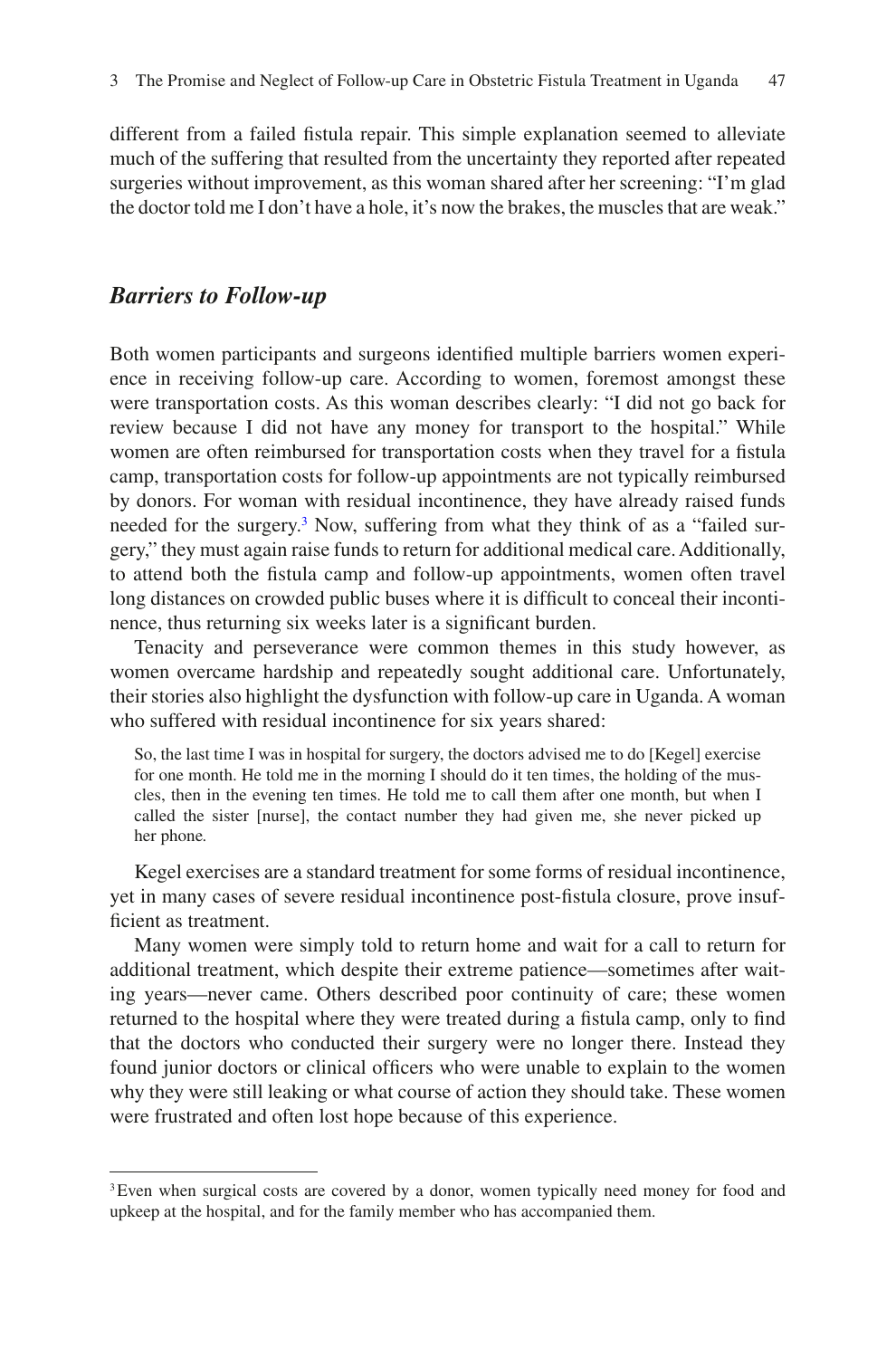#### **Surgeon's Perspectives on Follow-up**

According to surgeons who participated in this study, the standard of practice in Uganda is to recommend a follow-up appointment six weeks post-surgery, though as stated above, unlike fstula treatment, follow-up is not a donor-funded activity. Surgeons report that they routinely ask women treated for fstula to return for follow-up appointments; however, most do not return. They pointed to several structural barriers that impede follow-up visits, including transportation costs, long distances to the hospital, and diffculty missing work or leaving children to attend the appointment. As one surgeon explained,

They don't have money for transport and that is the limiting factor. If there is a way they can be supported with funds to return for [follow-up], they will come back. But the limiting factor, even to come for care, the biggest limiting factor is transport*.*

Another surgeon said succinctly, "The biggest challenge is poverty. Poverty. They don't have the means and they don't have the support from their family. They have been sick, they have not been earning any income."

In addition to these barriers, Ugandan doctors also blamed a lack of perceived value around follow-up care in "Ugandan culture," especially for women who are dry after treatment. As one surgeon explained, "And then there's the culture of follow-up in my society. The culture is—'I feel I'm okay, why should I go [for followup]?' For as long as somebody feels okay, they don't see the need to come to the hospital." Despite these challenges, the surgeons in this study agreed that follow-up care is important because it has the potential to capture critical health indicators, such as residual incontinence, fertility, sexual function, mental health, and quality of life after fstula repair. According to one senior surgeon,

We need to follow-up women after fistula repair. It could be three months or six months. The reason is, some of the ladies are discharged when they are dry and they go home. In some cases, you never hear from them again. So surely you cannot know if they are still dry after three, four, or six months. Some of them get pregnant again and we don't even know how they delivered. Did they go hospital, did the fstula recur? So, follow-up is a key component after repair*.*

#### **Tracking Residual Incontinence**

A greater understanding of the scope of residual incontinence can only be achieved with accurate and thorough evaluation and documentation of surgical outcomes, including long-term outcomes. Yet, despite efforts from the MoH and partners to improve reporting, apparent in the Uganda MoH *Fistula Reporting Data Forms*  [\(2012a\)](#page-17-14), this information is not available. According to the Ugandan *National Obstetric Fistula Strategy* (Ministry of Health, [2011](#page-17-12)),

Currently, there is no standard reliable data system for obstetric fstula whether from facilities or Population based. The lack of accurate data on the prevalence, incidence and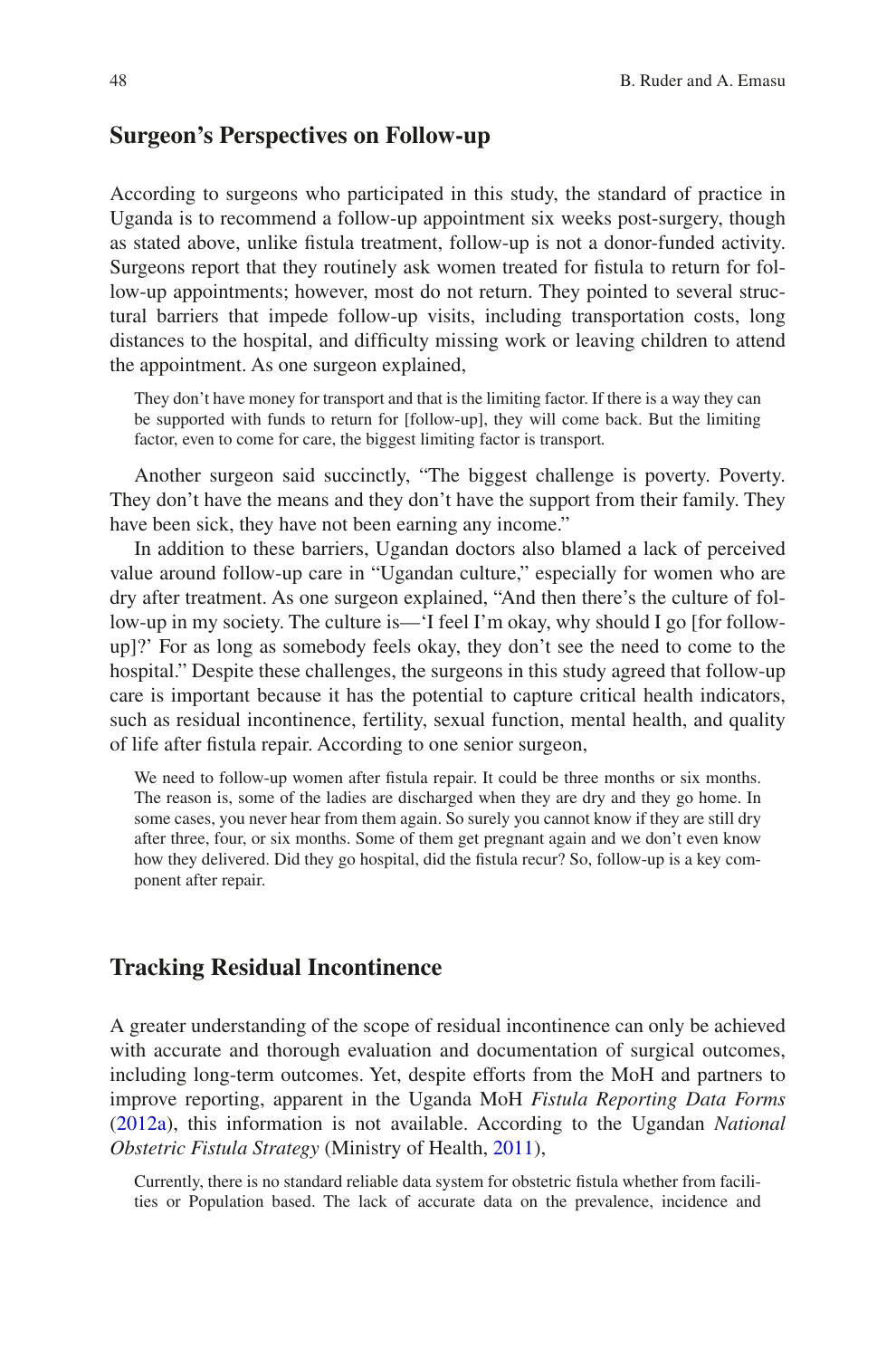outcomes of repair regarding obstetric fstula is a challenge to informed decisions on support interventions for policy, planning and programming (p. 18).

Ugandan surgeons, when questioned about the prevalence of residual incontinence, agreed that nuanced tracking of patient outcomes is not standard practice in Uganda despite its obvious benefts. As one surgeon stated, "Well, I couldn't give you fgures on that, because we haven't consistently followed that up. We don't have that data, and we wouldn't be routinely documenting that. That information is missing."

Clinical data is collected during fstula treatment camps and at hospitals, then reported to funding agencies, yet these metrics often focus on the numbers of women who received surgery, failing to capture the full range of surgical outcomes. According to one surgeon,

Donors ask, **'**How many fstulas did you do last year? How many women did you reach out to? How many operations did you do?' That's what they're interested in. 'Oh, you did 300 last year, okay. We can fund that.'

Another surgeon was even more critical of fstula metrics,

The metrics are fudgeable, they're easily manipulated. I think most of the time the metrics are reported as the number of surgical operations carried out at a particular camp, or over the course of year. People want to see large numbers, with high success rates. So, the success rates are also fudgeable, if you will. Traditionally people simply talked about fstula closure rates that were successful. So, if the fstula was closed, that was a success, even if the urethra was broken and the patient was as wet after surgery as she was before. So, there's not a lot of transparency. There's not a lot of rigor in any of this data. It's really quite soft.

The role of follow-up care in helping to identify and track long-term continence also emerged in interviews with women who left the hospital dry, yet later started leaking, as this woman's story illustrates:

I was expecting to get healed from fstula. And true, the day I was discharged, I was really completely dry. I went home dry. But when I reached home, it was after six months that I started seeing leakage of urine. Every day it became worse, until now it is just like before treatment*.*

Another woman who had two previous surgeries shared a similar experience:

At my follow-up appointment, they confrmed I still had a fstula. So, I was admitted and they operated on me again. After two weeks I was discharged and I was dry. I went home dry and for the frst two days I remained dry. On the third day, I started leaking again*.*

Despite their current incontinent status, the fact that these women left the hospital dry undoubtedly means that their cases were counted as a "success." Without follow-up care and corresponding tracking mechanisms, their poor outcomes were never reported.

Several doctors offered suggestions to rectify the inconsistencies with, or neglect of, follow-up care, such as additional funds specifcally earmarked for follow-up or community-based follow-up care. However, other surgeons were more critical in their assessment, claiming that the lack of follow-up care actually serves donors by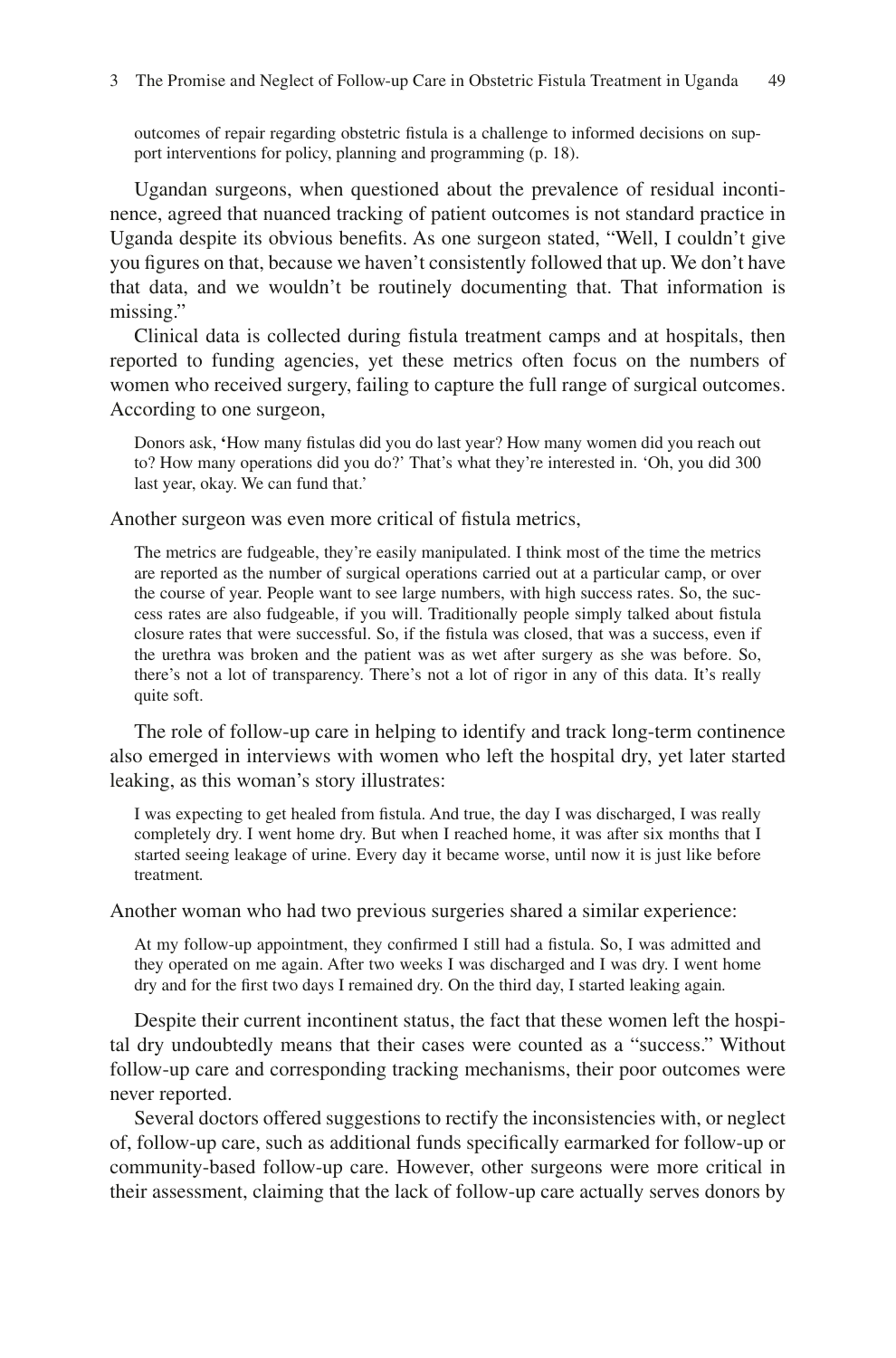maintaining higher success rates for fstula surgery than would be reported with improved adherence to follow-up care. According to one surgeon, the paucity of resources and emphasis devoted to follow-up care is directly linked to the fact that "follow-up doesn't appeal to donors." He argued that a careful counting of women with residual incontinence would force donors to acknowledge "partially failed surgeries."

## **Failure of Policy or Priority? Making Sense of the Neglect of Follow-up**

Women's stories of residual incontinence are stories no one wants to hear as they complicate and make messy the dominant narrative humanitarian organizations and international donor agencies have popularized. Their stories expose the barriers and challenges women face in seeking quality diagnoses and care when they suffer from complications following obstetric fstula surgery. Likewise, surgeons shared their stories and insights into the challenges with tracking residual incontinence and the dynamics that allow poor follow-up to occur. We did not include donor agencies as participants in this study, and as such, we know little about their perspectives on follow-up care nor their funding motivations. Nonetheless, it is clear that a strong commitment to follow-up care is lacking.

What is assumed to matter to international funders are the number of women "successfully" treated. These numbers bolster donors' goals and serve as a cause for celebration on multiple websites where organizations proudly tally the number of women saved from a life of misery (see Heller, [2018\)](#page-16-14). These achievements are then used to raise funds for more surgeries. Fistula funding depends on this narrative of fstula as highly curable (Del Vecchio Good et al., [1990](#page-15-15)), thus the message of hope is central to building and maintaining funding streams to fnance fstula programming. These are complex ethics—international funding for obstetric fstula programs is critical as programs are not fnanced by national governments nor are they sustainable without continued input from foreign donors. As such, it is easy to empathize with the need to create a compelling story.

Yet, an unintended consequence of this compelling narrative of success is its power to obscure and silence the experience of women who are not cured; women with residual incontinence are systematically omitted from this narrative. Fistula policies do little to counter this narrative. Findings reveal follow-up policies that are vague, absent, and/or unfunded, and thus, not adhered to. Evaluation and revision, essential steps in policy making, and translation of policy into action, all appear to be missing (Buse et al., [2005;](#page-15-9) Janes & Corbett, [2009](#page-16-15)). Results of our study also illuminate the toll failures in clinical assessment of fstula outcomes, data collection, and follow-up care exact on women who are on the receiving end of policies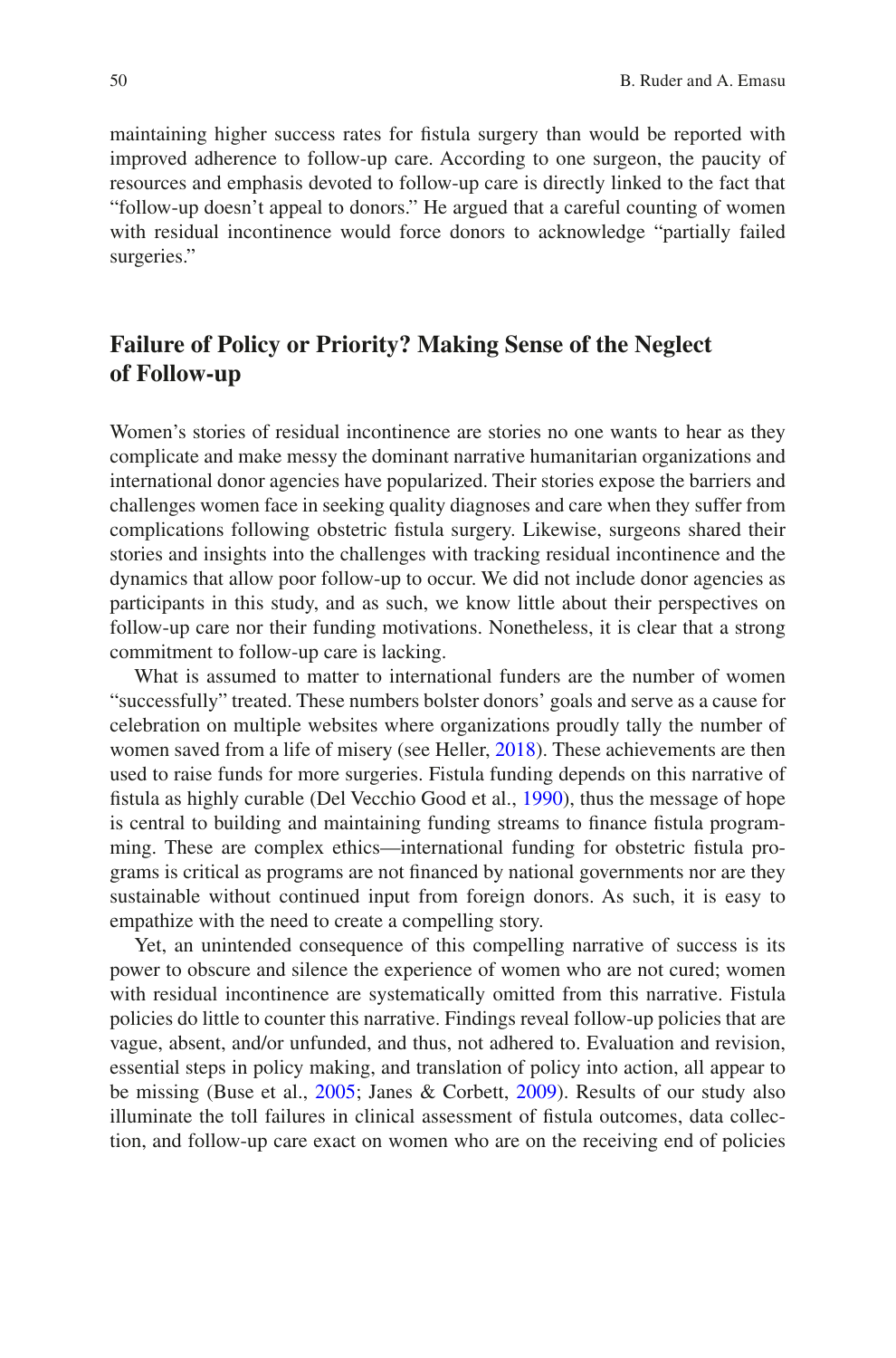that "exact a type of violence of erasure" (Adams, [2016](#page-15-16), p. 226). This violence shapes not only their treatment experience, but also determines what problems go unheard, and which potential solutions are left unexplored. This is evident in the dearth of attention, resources, research, and alternative treatment options dedicated to residual incontinence. Women in this study were offered either additional surgery, which has a diminishing likelihood of success with each attempt due to the build-up of scar tissue, or taught to do Kegel exercises, which, given the extreme incontinence many of the women experienced, seemed wildly insuffcient. Doctors were also frustrated and discontented with the options available to treat these women.

Ultimately, the solution involves challenging overly simplistic fistula narratives and the reductive representations of obstetric fstula outcomes they promote. Wellfunded fstula policies that seek to provide an accurate and comprehensive account of treatment that also include poor outcomes are needed. Rajkotia [\(2018](#page-17-15)) provides insight here, arguing that within the global health community there is intense pressure to report favorable data—so favorable in fact, it may be too good to be true. Surgeons in this study corroborated Rajkotia's argument as they shared their experiences dealing with donors who are predominantly concerned with the number of women treated rather than long-term follow-up or wellbeing. Follow-up care remains an unfunded policy precisely because it has the potential to complicate the narrative of success. Rajkotia also warns that succumbing to the "success cartel" can stife innovation and progress in global health [\(2018](#page-17-15), p. 1).

Innovation is precisely what is needed to address the pain and suffering associated with residual incontinence. Specifcally, there is a need for innovative and context-specifc treatment methods that attend to the unique characteristics of residual incontinence post-fstula closure. Both conservative and surgical options need to be explored. Long-term follow-up and accurate assessment of outcomes are critical to these efforts. It is encouraging that several studies have addressed the problem of lack of follow-up, employing not-so-novel strategies such as transportation reimbursement, follow-up via mobile phone, and provision of incentives (Browning & Menber, [2008](#page-15-14); Delamou et al., [2015;](#page-15-17) Donnelly et al., [2015;](#page-15-8) Drew et al., [2016;](#page-16-3) El Ayadi et al., [2019](#page-16-4); Maulet et al., [2013;](#page-16-16) Nielsen et al., [2009](#page-17-16); Ouedraogo et al., [2018\)](#page-17-5). For example, Barone and colleagues achieved a follow-up adherence of 96% at 3 months by offering transportation reimbursement and small appreciation gifts. These studies show that follow-up is both feasible and critical to furthering our understanding of long-term continence, comorbidities, mental health, and social reintegration after fstula treatment. By amplifying women's voices and relaying their experiences to a wider community, our fndings provide evidence upon which to build innovative protocols that will improve care for women suffering from fstula and encourage policies at the donor and national level that take into account a long-term, holistic view of health and continence (Barone et al., [2012](#page-15-4); Delamou et al., [2016](#page-15-5); UN, [2020](#page-18-12)).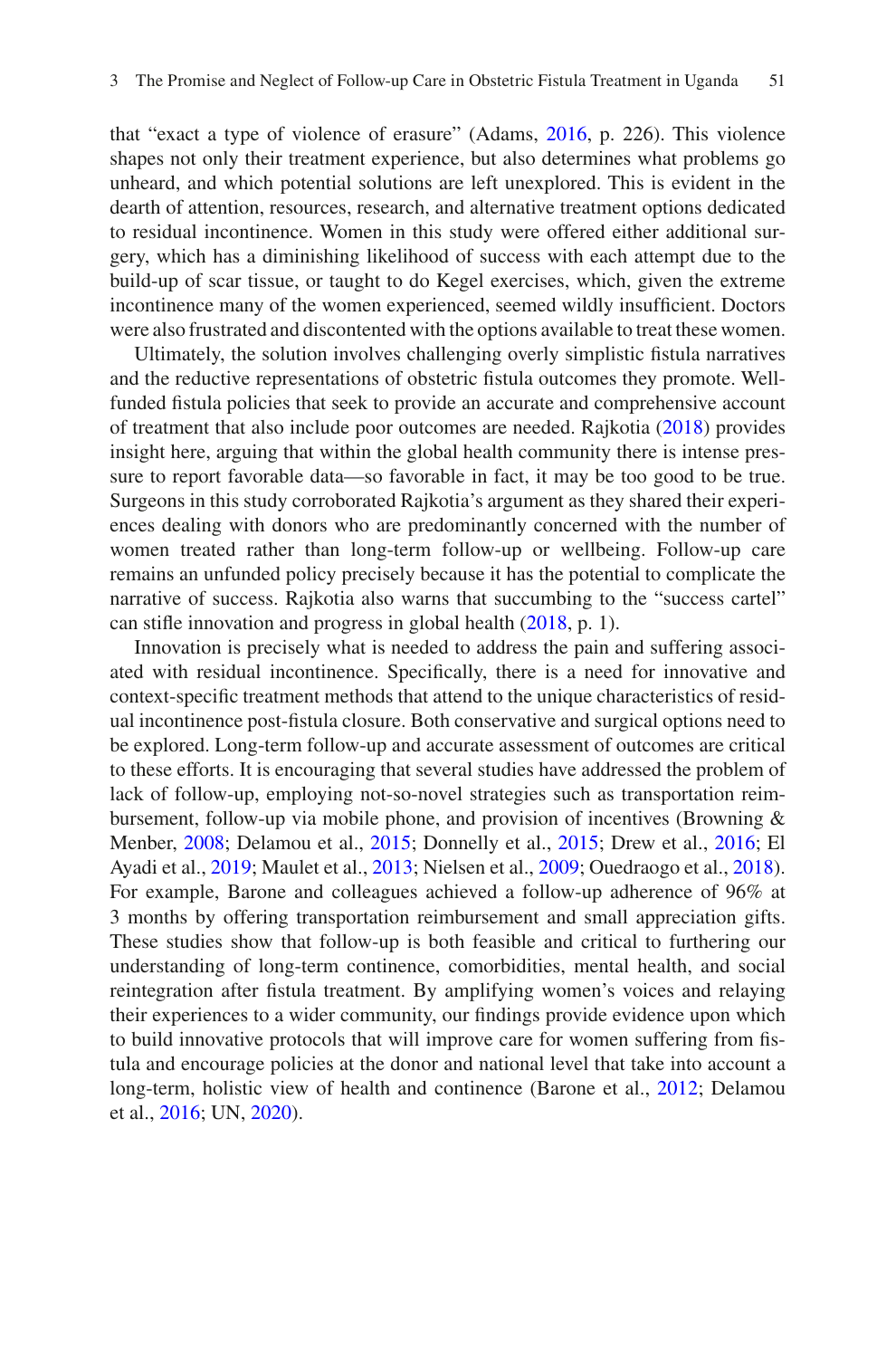## **References**

- <span id="page-15-16"></span>Adams, V. (2016). *Metrics: What counts in global health*. Duke University Press. [https://doi.](https://doi.org/10.1215/9780822374480) [org/10.1215/9780822374480](https://doi.org/10.1215/9780822374480)
- <span id="page-15-2"></span>Ahmed, S., & Holtz, S. A. (2007). Social and economic consequences of obstetric fstula: Life changed forever?. *International Journal of Gynecology & Obstetrics, 99*, S10–S15. [https://doi.](https://doi.org/10.1016/j.ijgo.2007.06.011) [org/10.1016/j.ijgo.2007.06.011](https://doi.org/10.1016/j.ijgo.2007.06.011)
- <span id="page-15-12"></span>Anastasi, E., Romanzi, L., Ahmed, S., Knuttson, A. T., Ojengbede, O., & Grant, K. (2017). Ending fstula within a generation: Making the dream a reality. *The Lancet Global Health, 5*(8), e747– e748. [http://dx.doi.org/10.1016/S2214-109X\(17\)30226-7](http://dx.doi.org/10.1016/S2214-109X(17)30226-7)
- <span id="page-15-0"></span>Arrowsmith, S., Hamlin, E. C., & Wall, L. L. (1996). Obstructed labor injury complex: Obstetric fstula formation and the multifaceted morbidity of maternal birth trauma in the developing world. *Obstetric and gynecological survey, 51*(9), 568–574.
- <span id="page-15-3"></span>Barageine, J. K., Beyeza-Kashesya, J., Byamugisha, J. K., Tumwesigye, N. M., Almroth, L., & Faxelid, E. (2015). "I am alone and isolated": A qualitative study of experiences of women living with genital fstula in Uganda. *BMC Women's Health, 15*(1), 73. [https://doi.org/10.1186/](https://doi.org/10.1186/s12905-015-0232-z) [s12905-015-0232-z](https://doi.org/10.1186/s12905-015-0232-z)
- <span id="page-15-4"></span>Barone, M. A., et al. (2012). Determinants of postoperative outcomes of female genital fstula repair surgery. *Obstetrics and Gynecology, 120*(3), 524. [https://doi.org/10.1097/](https://doi.org/10.1097/aog.0b013e31826579e8) [aog.0b013e31826579e8](https://doi.org/10.1097/aog.0b013e31826579e8)
- <span id="page-15-10"></span>Bernard, R. H. (2006). *Research methods in anthropology*. Altamira Press.
- <span id="page-15-6"></span>Browning, A. (2006). Risk factors for developing residual urinary incontinence after obstetric fstula repair. *BJOG: An International Journal of Obstetrics & Gynaecology, 113*(4), 482–485. <https://doi.org/10.1111/j.1471-0528.2006.00875.x>
- <span id="page-15-7"></span>Browning, A. (2012). *The problem of continuing urinary incontinence after obstetric vesicovaginal surgery. Obstetric fstula in developing countries.* RCOG International News*.*
- <span id="page-15-14"></span>Browning, A., & Menber, B. (2008). Women with obstetric fstula in Ethiopia: A 6-month follow up after surgical treatment. *BJOG: An International Journal of Obstetrics & Gynaecology, 115*(12), 1564–1569. <https://doi.org/10.1111/j.1471-0528.2008.01900.x>
- <span id="page-15-1"></span>Browning, A., Fentahun, W., & Goh, J. T. (2007). The impact of surgical treatment on the mental health of women with obstetric fstula. *BJOG: An International Journal of Obstetrics & Gynaecology, 114*(11), 1439–1441.<https://doi.org/10.1111/j.1471-0528.2007.01419.x>
- <span id="page-15-9"></span>Buse, K., Mays, N., & Walt, G. (2005). *Making health policy (understanding public health)*. Bell & Brain Ltd.
- <span id="page-15-11"></span>Charmaz, K. (2006). *Constructing grounded theory: A practical guide through qualitative analysis*. Sage Publications Limited.
- <span id="page-15-13"></span>Creanga, A. A., Iliyasu, Z., & Arinaitwe, L. K. (2008). *An evaluation of the United Nations Population Fund/Uganda's Obstetric fstula program*. UNFPA Publication. [http://web2.unfpa.](http://web2.unfpa.org) [org](http://web2.unfpa.org). Accessed 22 July 2018.
- <span id="page-15-15"></span>Del Vecchio Good, M.-J., Good, B. J., Schaffer, C., & Lind, S. E. (1990). American oncology and the discourse on hope. *Culture, Medicine and Psychiatry, 14*(1), 59–79. [https://doi.org/10.1007/](https://doi.org/10.1007/BF00046704) [BF00046704](https://doi.org/10.1007/BF00046704)
- <span id="page-15-17"></span>Delamou, A., Delvaux, T., Utz, B., Camara, B. S., Beavogui, A. H., Cole, B., et al. (2015). Factors associated with loss to follow-up in women undergoing repair for obstetric fstula in Guinea. *Tropical Medicine & International Health, 20*(11), 1454–1461. [https://doi.org/10.1111/](https://doi.org/10.1111/tmi.12584) [tmi.12584](https://doi.org/10.1111/tmi.12584)
- <span id="page-15-5"></span>Delamou, A., Delvaux, T., Beavogui, A. H., et al. (2016). Factors associated with the failure of obstetric fstula repair in Guinea: Implications for practice. *Reproductive Health, 13*, 135. <https://doi.org/10.1186/s12978-016-0248-3>
- <span id="page-15-8"></span>Donnelly, K., Oliveras, E., Tilahun, Y., Belachew, M., & Asnake, M. (2015). Quality of life of Ethiopian women after fstula repair: Implications on rehabilitation and social reintegration policy and programming. *Culture Health & Sexuality, 17*(2), 150–164. [https://doi.org/10.108](https://doi.org/10.1080/13691058.2014.964320) [0/13691058.2014.964320](https://doi.org/10.1080/13691058.2014.964320)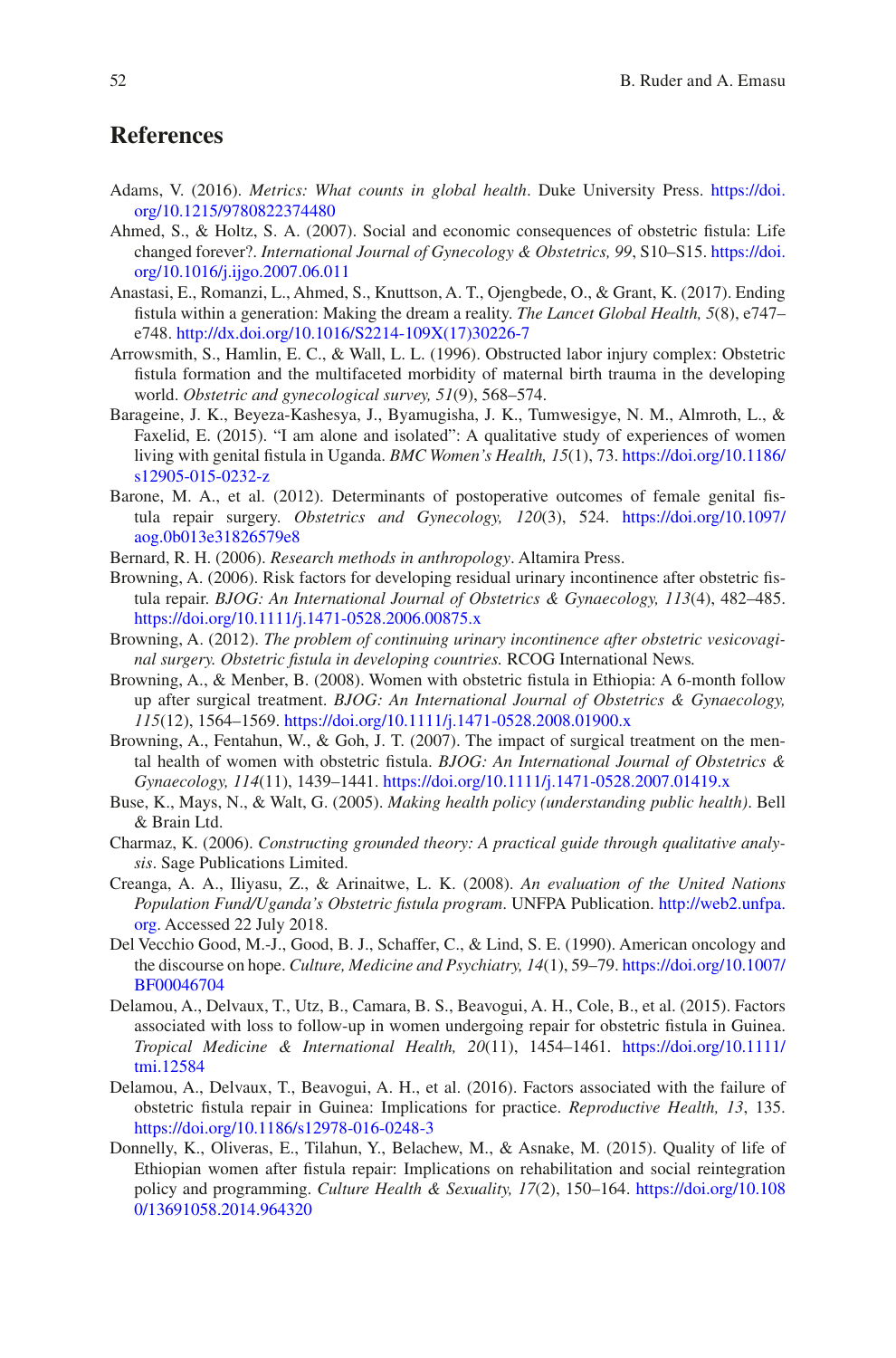- <span id="page-16-3"></span>Drew, L. B., Wilkinson, J. P., Nundwe, W., Moyo, M., Mataya, R., Mwale, M., et al. (2016). Longterm outcomes for women after obstetric fstula repair in Lilongwe, Malawi: A qualitative study. *BMC Pregnancy Childbirth, 16*, 2–2. <https://doi.org/10.1186/s12884-015-0755-1>
- <span id="page-16-12"></span>ECSA-HC, F. C. E. (2012). *The prevention and management of obstetric fstula: A curriculum for nurses and midwives*. C. East, and Southern African Health Community/EngenderHealth/ Fistula Care. [www.engenderhealth.org/fles/pubs/fstula-care-digitalarchive/3/3.1/Prevention-](https://www.engenderhealth.org/files/pubs/fistula-care-digitalarchive/3/3.1/Prevention-Management-Nursing-Curriculum-English)[Management-Nursing-Curriculum-English](https://www.engenderhealth.org/files/pubs/fistula-care-digitalarchive/3/3.1/Prevention-Management-Nursing-Curriculum-English). Accessed 23 March 2018.
- <span id="page-16-4"></span>El Ayadi, A. M., Barageine, J., Korn, A., Kakaire, O., Turan, J., Obore, S., et al. (2019). Trajectories of women's physical and psychosocial health following obstetric fstula repair in Uganda: A longitudinal study. *Tropical Medicine & International Health, 24*(1), 53–64. [https://doi.](https://doi.org/10.1111/tmi.13178) [org/10.1111/tmi.13178](https://doi.org/10.1111/tmi.13178)
- <span id="page-16-13"></span>FIGO. (2011). *Global competency-based fstula surgery training manual*. International Federation of Gynecology and Obstetrics. www.fgo.org. Accessed 1 March 2018.
- <span id="page-16-1"></span>Filippi, V., Ganaba, R., Baggaley, R. F., Marshall, T., Storeng, K. T., Sombié, I., et al. (2007). Health of women after severe obstetric complications in Burkina Faso: A longitudinal study. *The Lancet, 370*(9595), 1329–1337. [https://doi.org/10.1016/s0140-6736\(07\)61574-8](https://doi.org/10.1016/s0140-6736(07)61574-8)
- <span id="page-16-11"></span>Fistula Care. (2013). *Creating an enabling environment for Fistula prevention and treatment in Uganda*. EngenderHealth\_USAID. [www.fstulacare.org](http://www.fistulacare.org). Accessed 1 Sept 2018.
- <span id="page-16-10"></span>Gilson, L., & World Health Organization. (2012). *Health policy and systems research: A methodology reader*. World Health Organization. [https://www.who.int/alliance-hpsr/resources/reader/](https://www.who.int/alliance-hpsr/resources/reader/en/) [en/](https://www.who.int/alliance-hpsr/resources/reader/en/) Accessed 3 Oct 2018.
- <span id="page-16-7"></span>Goh, J. T., Browning, A., Berhan, B., & Chang, A. (2008). Predicting the risk of failure of closure of obstetric fstula and residual urinary incontinence using a classifcation system. *International Urogynecology Journal, 19*(12), 1659–1662. <https://doi.org/10.1007/s00192-008-0693-9>
- <span id="page-16-6"></span>Hancock, B., & Collie, M. (2004). Vesico-vaginal Fistula surgery in Uganda. *East and Central African Journal of Surgery, 9*(2), 32–37.
- <span id="page-16-8"></span>Harrison, M. S., Mabeya, H., Goldenberg, R. L., & McClure, E. M. (2015). Urogenital fstula reviewed: A marker of severe maternal morbidity and an indicator of the quality of maternal healthcare delivery. *Maternal Health, Neonatology and Perinatology*, *1*(1), 20. [https://doi.](https://doi.org/10.1186/s40748-015-0020-7) [org/10.1186/s40748-015-0020-7](https://doi.org/10.1186/s40748-015-0020-7)
- <span id="page-16-14"></span>Heller, A. (2018). *Fistula politics: Birthing injuries and the quest for continence in Niger*. Rutgers University Press. <https://doi.org/10.2307/j.ctt2111gvj>
- <span id="page-16-15"></span>Janes, C. R., & Corbett, K. K. (2009). Anthropology and global health. *Annual Review of Anthropology, 38*, 167–183. <https://doi.org/10.1002/9781444395303.ch7>
- <span id="page-16-2"></span>Khisa, W., Wakasiaka, S., McGowan, L., Campbell, M., & Lavender, T. (2017). Understanding the lived experience of women before and after fstula repair: A qualitative study in Kenya. *BJOG: An International Journal of Obstetrics & Gynaecology, 124*(3), 503–510. [https://doi.](https://doi.org/10.1111/1471-0528.13902) [org/10.1111/1471-0528.13902](https://doi.org/10.1111/1471-0528.13902)
- <span id="page-16-0"></span>Koblinsky, M., Chowdhury, M. E., Moran, A., & Ronsmans, C. (2012). Maternal morbidity and disability and their consequences: Neglected agenda in maternal health. *Journal of Health, Population, and Nutrition*, *30*(2), 124.<https://doi.org/10.3329/jhpn.v30i2.11294>
- <span id="page-16-5"></span>Kruk, M. E., Leslie, H. H., Verguet, S., Mbaruku, G. M., Adanu, R. M., & Langer, A. (2016). Quality of basic maternal care functions in health facilities of fve African countries: An analysis of national health system surveys. *The Lancet Global Health, 4*(11), e845–e855. [http://](http://dx.doi.org/10.1016/S2214-109X(16)30180-2) [dx.doi.org/10.1016/S2214-109X\(16\)30180-2](http://dx.doi.org/10.1016/S2214-109X(16)30180-2)
- <span id="page-16-9"></span>Lewis, G., & De Bernis, L. (2006). *Obstetric fstula: Guiding principles for clinical management and programme development*. Geneva: World Health Organization. [https://www.who.](https://www.who.int/reproductivehealth/publications/maternal_perinatal_health/9241593679/en) [int/reproductivehealth/publications/maternal\\_perinatal\\_health/9241593679/en.](https://www.who.int/reproductivehealth/publications/maternal_perinatal_health/9241593679/en) Accessed 3 September 2018.
- <span id="page-16-16"></span>Maulet, N., Keita, M., & Macq, J. (2013). Medico-social pathways of obstetric fstula patients in Mali and Niger: An 18-month cohort follow-up. *Tropical Medicine & International Health, 18*(5), 524–533. <https://doi.org/10.1111/tmi.12086>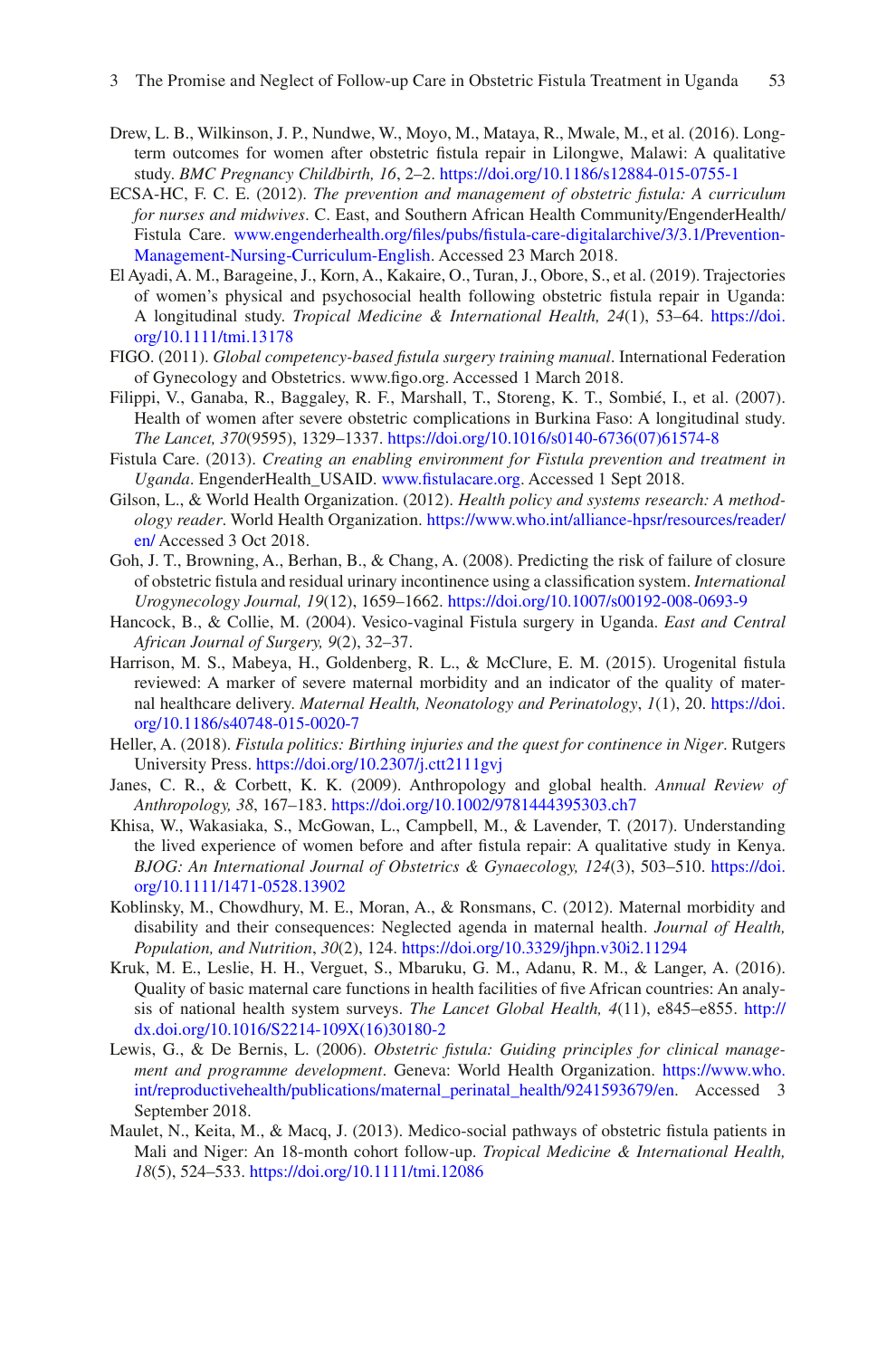- <span id="page-17-12"></span>Ministry of Health. (2011). *National Obstetric Fistula Strategy 2011/2012–2015/2016*. Government of Uganda. [https://fstulacare.org/archive/fles/5/5.4/Uganda\\_National\\_Obstetric\\_Fistula\\_](https://fistulacare.org/archive/files/5/5.4/Uganda_National_Obstetric_Fistula_Strategy.pdf) [Strategy.pdf.](https://fistulacare.org/archive/files/5/5.4/Uganda_National_Obstetric_Fistula_Strategy.pdf) Accessed 3 Oct 2018..
- <span id="page-17-14"></span>Ministry of Health. (2012a). *Fistula reporting data forms*. Government of Uganda, Department of Clinical Services.
- <span id="page-17-13"></span>Ministry of Health. (2012b). *National training guidelines and standards for treatment of female Genital Fistula*. Government of Uganda. [https://fstulacare.org/archive/fles/8/8.1/8.1.9/](https://fistulacare.org/archive/files/8/8.1/8.1.9/Fistula-training-guidelines.pdf) [Fistula-training-guidelines.pdf.](https://fistulacare.org/archive/files/8/8.1/8.1.9/Fistula-training-guidelines.pdf) Accessed 3 Oct 2018.
- <span id="page-17-11"></span>Ministry of Health. (2014). *Minimum Package for conducting Fistula Camps*. Government of Uganda.
- <span id="page-17-10"></span>Morren, G., van den Boogaard, W., & Dominguez, E. (2016). *Management of Obstertic Fistula in Burundi: The experience from a multidisciplinary approach over fve years*. M.-O. M. Department MSF Project in Gitega Province. Medecins Sans Frontieres. [http://www.](http://www.endfistula.org/sites/default/files/pub-pdf/MSF_Fistula in Burundi_EN-WEB.pdf) [endfistula.org/sites/default/files/pub-pdf/MSF\\_Fistula%20in%20Burundi\\_EN-WEB.pdf](http://www.endfistula.org/sites/default/files/pub-pdf/MSF_Fistula in Burundi_EN-WEB.pdf). Accessed 1 Oct 2018.
- <span id="page-17-2"></span>Mselle, L. T., Moland, K. M., Evjen-Olsen, B., Mvungi, A., & Kohi, T. W. (2011). "I am nothing": Experiences of loss among women suffering from severe birth injuries in Tanzania. *BMC Womens Health, 11*(1), 49. <https://doi.org/10.1186/1472-6874-11-49>
- <span id="page-17-8"></span>Murray, C., Goh, J. T., Fynes, M., & Carey, M. P. (2002). Urinary and faecal incontinence following delayed primary repair of obstetric genital fstula. *BJOG: An International Journal of Obstetrics & Gynaecology, 109*(7), 828–832.<https://doi.org/10.1111/j.1471-0528.2002.00124.x>
- <span id="page-17-4"></span>Mwini-Nyaledzigbor, P. P., Agana, A. A., & Pilkington, F. B. (2013). Lived experiences of Ghanaian women with obstetric fstula. *Health Care Women International, 34*(6), 440–460. <https://doi.org/10.1080/07399332.2012.755981>
- <span id="page-17-16"></span>Nielsen, H. S., Lindberg, L., Nygaard, U., Aytenfsu, H., Johnston, O. L., Sorensen, B., et al. (2009). A community-based long-term follow up of women undergoing obstetric fstula repair in rural Ethiopia. *BJOG: An International Journal of Obstetrics & Gynaecology, 116*(9), 1258–1264. <https://doi.org/10.1111/j.1471-0528.2009.02200.x>
- <span id="page-17-5"></span>Ouedraogo, I., Payne, C., Nardos, R., Adelman, A. J., & Wall, L. L. (2018). Obstetric fstula in Niger: 6-month postoperative follow-up of 384 patients from the Danja Fistula Center. *International Urogynecology Journal, 29*(3), 345–351. <https://doi.org/10.1007/s00192-017-3375-7>
- <span id="page-17-0"></span>Paxton, A., & Wardlaw, T. (2011). Are we making progress in maternal mortality? *New England Journal of Medicine, 364*, 1990–1993. <https://doi.org/10.1056/NEJMp1012860>. PMID:21612467.
- <span id="page-17-3"></span>Pope, R., Bangser, M., & Requejo, J. H. (2011). Restoring dignity: Social reintegration after obstetric fstula repair in Ukerewe, Tanzania. *Global Public Health, 6*(8), 859–873. [https://doi.](https://doi.org/10.1080/17441692.2010.551519) [org/10.1080/17441692.2010.551519](https://doi.org/10.1080/17441692.2010.551519)
- <span id="page-17-15"></span>Rajkotia, Y. (2018). Beware of the success cartel: A plea for rational progress in global health. *BMJ Global Health, 3*(6), e001197. <https://doi.org/10.1136/bmjgh-2018-001197>
- <span id="page-17-6"></span>Ramsey, K., Iliyasu, Z., & Idoko, L. (2007). Fistula Fortnight: Innovative partnership brings mass treatment and public awareness towards ending obstetric fstula. *International Journal of Gynecology and Obstetrics, 99*, 130–136.<https://doi.org/10.1016/j.ijgo.2007.06.034>
- <span id="page-17-9"></span>Rane, A., Browning, A., Majinge, P., & Pope, R. (2020). Challenges in the feld of obstetric fstula. *International Journal of Gynecology & Obstetrics, 148*, 6–8. [https://doi.org/10.1002/](https://doi.org/10.1002/ijgo.13032) [ijgo.13032](https://doi.org/10.1002/ijgo.13032)
- <span id="page-17-7"></span>Ruder, B., Cheyney, M., & Emasu, A. A. (2018). Too long to wait: Obstetric Fistula and the sociopolitical dynamics of the fourth delay in Soroti, Uganda. *Qualitative Health Research, 28*(5), 721–732. <https://doi.org/10.1177/10497323177540>
- <span id="page-17-1"></span>Storeng, K. T., Murray, S. F., Akoum, M. S., Ouattara, F., & Filippi, V. (2010). Beyond body counts: A qualitative study of lives and loss in Burkina Faso after 'near-miss' obstetric complications. *Social Science & Medicine, 71*(10), 1749–1756. [https://doi.org/10.1016/j.](https://doi.org/10.1016/j.socscimed.2010.03.056) [socscimed.2010.03.056](https://doi.org/10.1016/j.socscimed.2010.03.056)